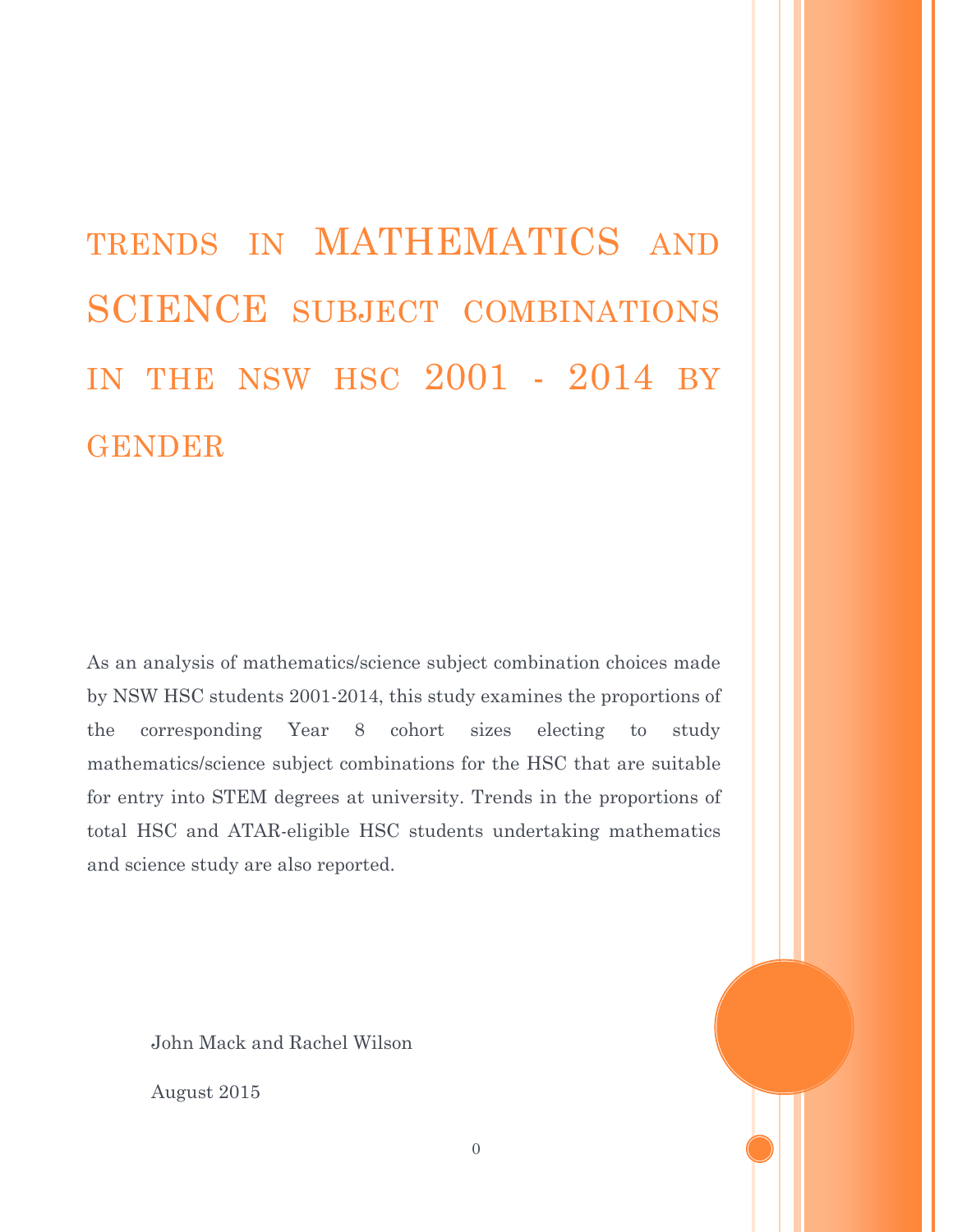# TRENDS IN MATHEMATICS AND SCIENCE SUBJECT COMBINATIONS IN THE NSW HSC 2001 - 2014 BY GENDER

# **SUMMARY**

This analysis provides an update on previous analyses of mathematics/science subject combination choices made by NSW HSC students. We extend the previous [Mack and Walsh report](http://www.maths.usyd.edu.au/u/SMS/MWW2013.pdf) by providing 2012, 2013 and 2014 data.

By reviewing 2001-2014, we show continued declines in the various maths/science combinations possible. Although the declines in individual combinations are small, overall there has been a substantial decline in the proportion of students undertaking at least one suitable mathematics course and one suitable science subject in the HSC. In 2001 some 19.7% of boys and 16.8% of girls from the corresponding Year 8 cohort went on to study a math/science combination in the HSC. However, in 2014 only 19.0% of boys and 14.1% of girls went on to study such maths/science combinations in the HSC.

The magnitude of these declines could be considered small, or marginal; however the 2001 HSC retention rates from Year 8 for males/females were 63% and 74% respectively, while in 2014 they were 71% and 80% respectively. Given these increased participation rates, the above numbers are disappointing. One might assume that increased upper secondary participation would lead to greater participation in mathematics and science; but this is not the case and in fact, since 2001 there has been no substantial growth in science participation and declines in mathematics participation. In addition, as is shown later, there are disturbing increases in the proportions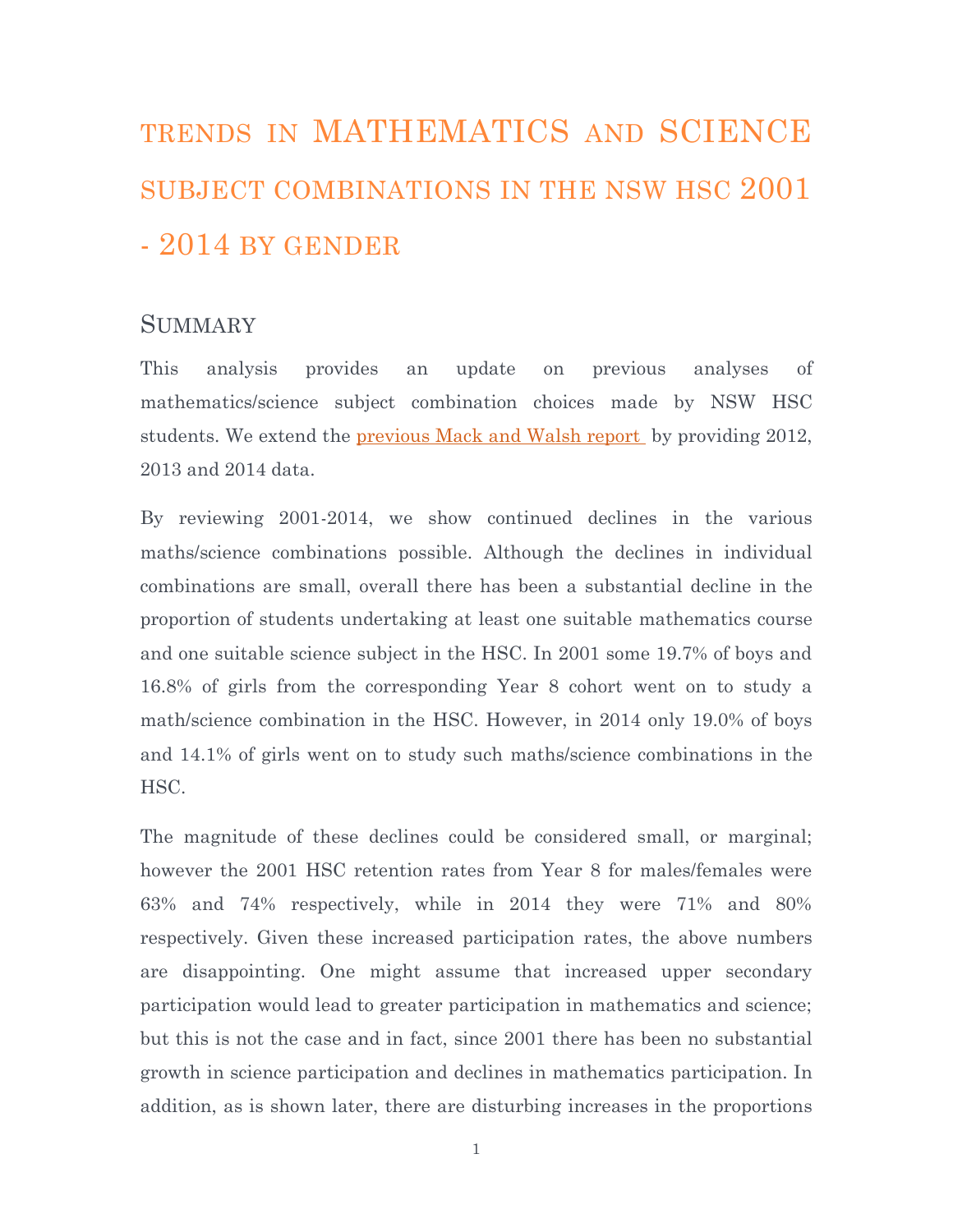of HSC and ATAR-eligible students choosing no units of mathematics or science in Year 12. Steepest declines and lowest rates of participation are among females.

# BACKGROUND

 $\overline{a}$ 

The analysis presented here owes its development to the pioneering study by the late Barry Walsh of similar data in Victoria in the mid 1970s and subsequent NSW studies, discussed more fully in the 2013 Mack and Walsh report. 1

The tables presented below use Year 8 cohort sizes by gender as the base for comparison. We do so because until there was a common transition year from Primary to Secondary education across Australia, Year 8 was the first common year at secondary level. Thus, by convention, secondary school participation rates are reported as a proportion of the Year 8 cohort.

Our study is restricted to NSW for a very simple reason. While it is easy to obtain national data on the whole Year 8 cohort, and also on the total national enrolments of recent school leavers in say Engineering degree programs, there is at present no national data base which provides data on the set of subjects chosen by each exiting school student who might subsequently have enrolled in such a program. In NSW, existing arrangements between the NSW government and the Universities Admissions Centre permit analysis of whole of cohort HSC data for research purposes such as that carried out here. With much additional work, it would be possible to track this information across secondary-tertiary transition and

<sup>1</sup> Mack, J. & Walsh, B. (2013) Mathematics and Science Combinations: NSW HSC 2001-2011 by Gender. Technical paper, retrieved from: <http://www.maths.usyd.edu.au/u/SMS/MWW2013.pdf>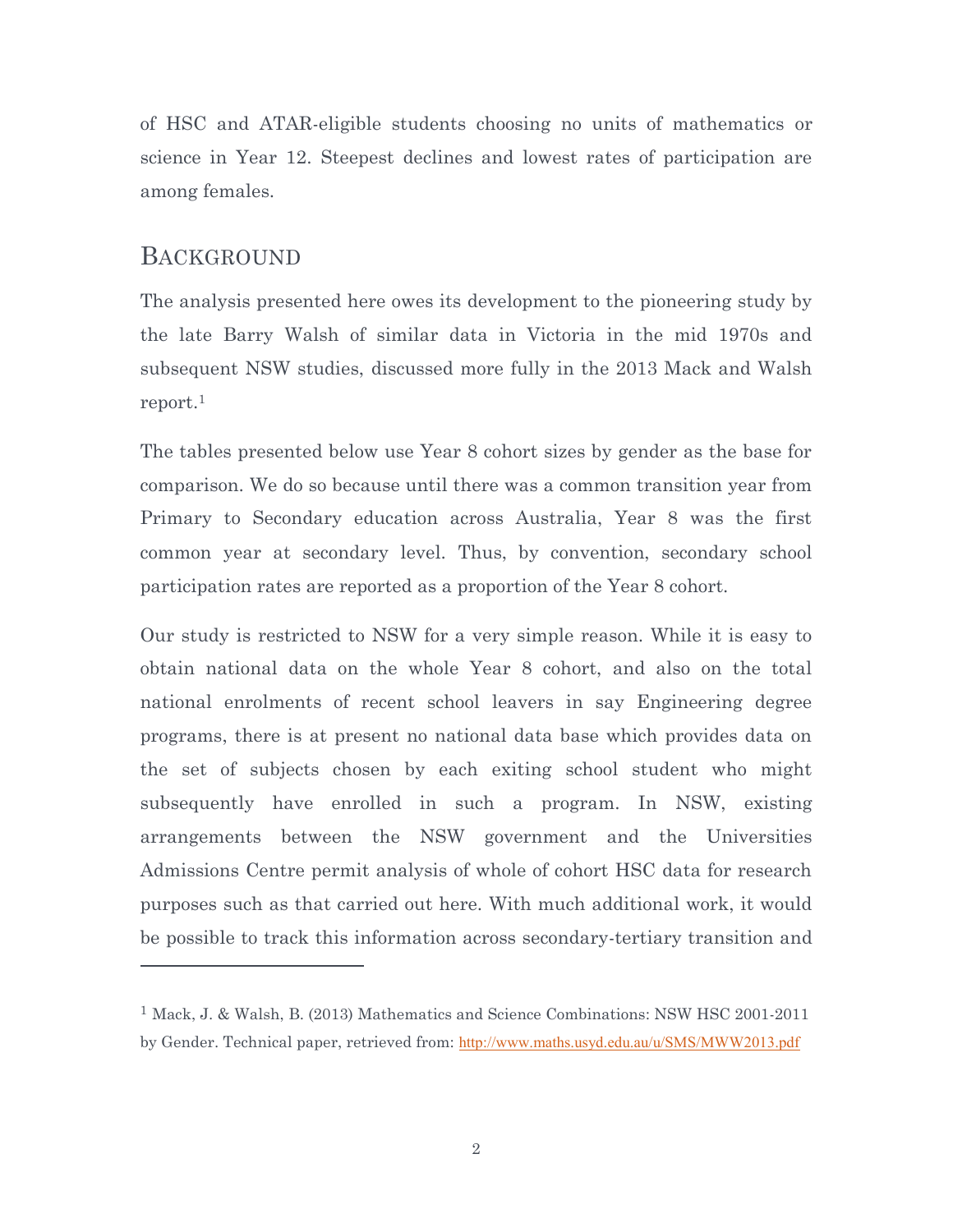thus obtain exact data on the precise preparation level of each student entering each degree program, but at present there is no way this can be done nationally. We hope that the Chief Scientist might commission such a study nationwide, thus obtaining a national profile of the entering cohort for each field of study.

#### DATA PRESENTATION

 $\overline{a}$ 

We first tabulate our data and will then comment on what has been displayed. Note that the Year 8 Cohort Number is in fact the number relevant to the year when most of the given HSC Year cohort was in Year 8. Note also that, for mathematics, we follow the terminology used in the wellknown national studies by Barrington and Brown2: for NSW, 'Advanced' means 3unit/Extension1 or 4unit/Extension2, while 'Intermediate' means Mathematics 2unit. These are the calculus-based mathematics courses in the NSW HSC. The NSW General Mathematics courses, which do not include calculus, are not considered.

 $2$  Barrington, F. (2006). Participation in Year 12 mathematics across Australia 1995-2004. Australian Mathematical Sciences Institute. Retrieved from

[http://www.amsi.org.au/index.php/publications-mainmenu/78-publications/education/249-participation-in](http://www.amsi.org.au/index.php/publications-mainmenu/78-publications/education/249-participation-in-year-12-mathematics-across-australia-1995-2004)[year-12-mathematics-across-australia-1995-2004](http://www.amsi.org.au/index.php/publications-mainmenu/78-publications/education/249-participation-in-year-12-mathematics-across-australia-1995-2004)

Barrington, F., and P. Brown. (2007)"Articulation between secondary mathematics and tertiary education programs." *National Symposium on Mathematics Education for 21st Century Engineers. RMIT University, 7th Dec*. 2007.

Barrington, F. (2013). Update on Year 12 mathematics student numbers. Australian Mathematical Sciences Institute. Retrieved from [http://www.amsi.org.au/index.php/publications](http://www.amsi.org.au/index.php/publications-mainmenu/78-publications/education/1150-year-12-mathematics-student-numbers-2003-2012)[mainmenu/78-publications/education/1150-year-12-mathematics-student-numbers-2003-2012](http://www.amsi.org.au/index.php/publications-mainmenu/78-publications/education/1150-year-12-mathematics-student-numbers-2003-2012)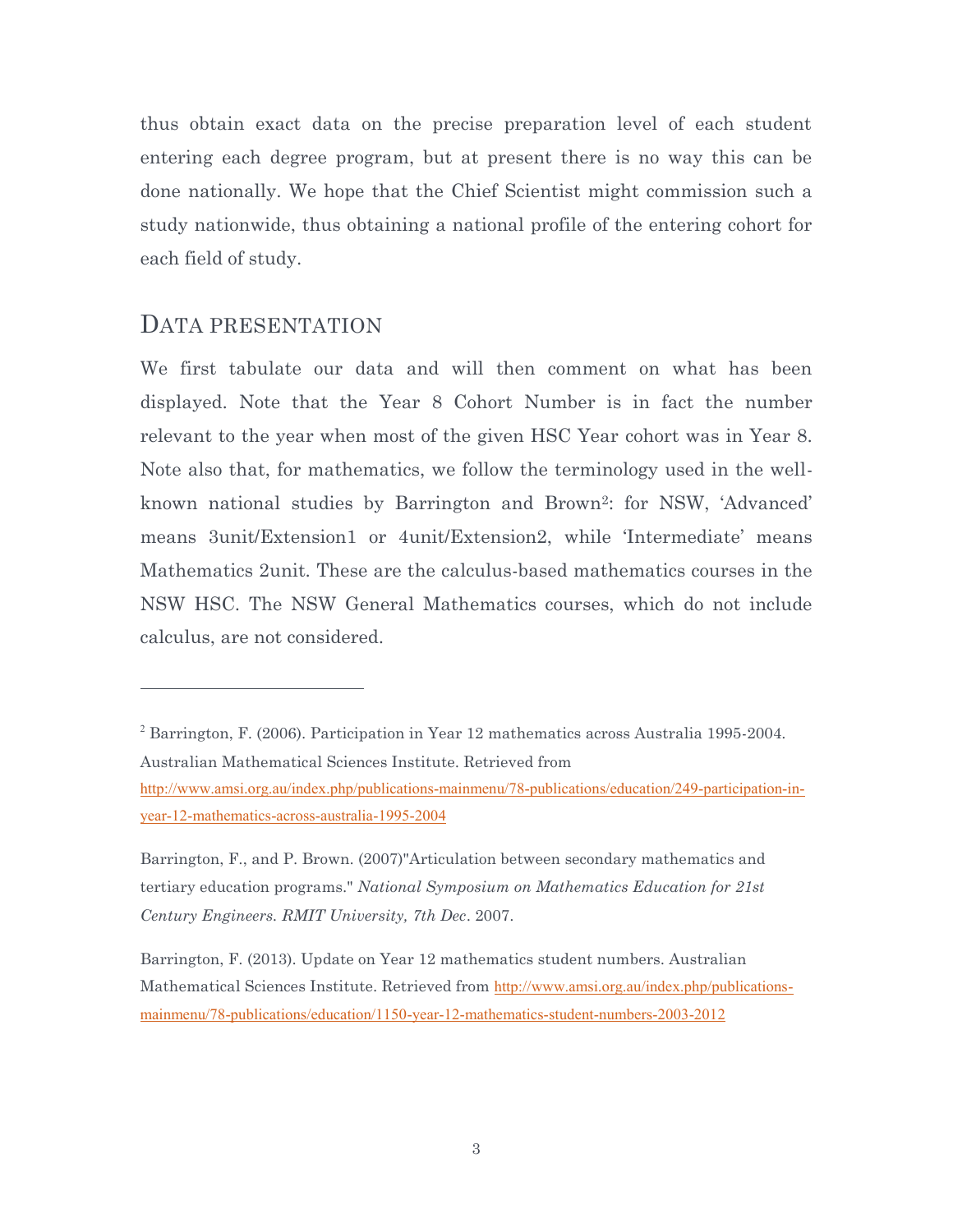Table 1 shows the reference cohort numbers from which participation rates are calculated. Our primary focus is on the proportions participating from Year 8 cohorts, but we also examine HSC and ATAR cohort participation. We use ATAR as the generic acronym for TER/UAI/ATAR.

Tables 2 to 9 show the participation rates for the following:

2. *Males Intermediate mathematics plus exactly one of the subjects biology, chemistry or physics*

*3. Females Intermediate mathematics plus exactly one of the subjects biology, chemistry or physics.* 

*4. Males Advanced mathematics plus exactly one of the subjects biology, chemistry or physics.* 

*5. Females Advanced mathematics plus exactly one of the subjects biology, chemistry or physics.*

*6. Males Advanced mathematics plus at least two science subjects.* 

- *7. Females Advanced mathematics plus at least two science subjects.*
- 8. *Males Intermediate mathematics plus at least two science subjects.*
- 9. *Females Intermediate mathematics plus at least two science subjects.*

Note that an additional science subject 'Earth and Environmental Science' is offered for HSC, however the numbers are too small to be included this analysis.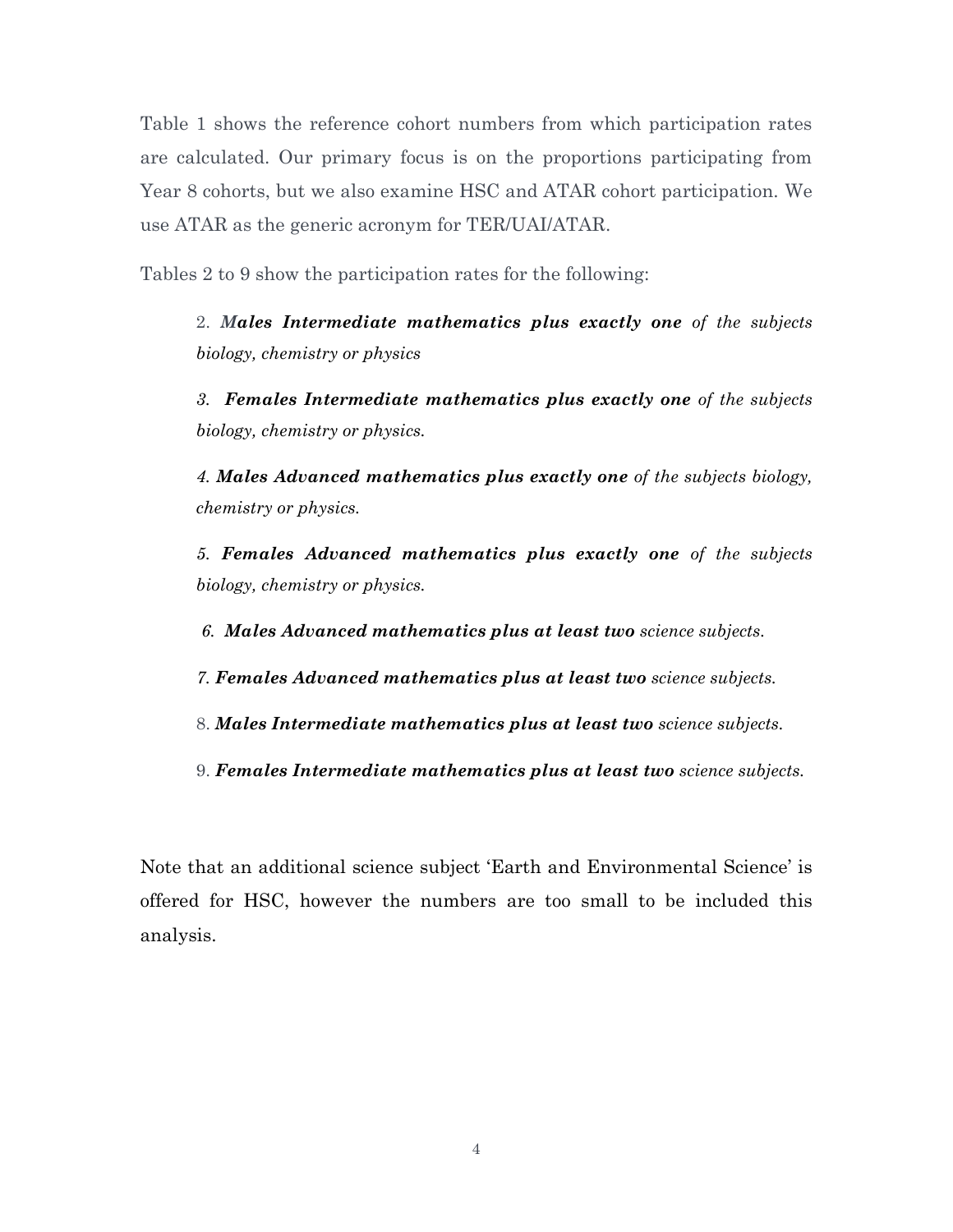# *Table1: Background information on the NSW HSC and ATAR-eligible candidature sizes 2001-2014 in total and by gender.*

| Year                                                | 2001    | 2002 | 2003 | 2004 | 2005 | 2006 | 2007 | 2008 | 2009   | 2010 | 2011 | 2012 | 2013   | 2014 |
|-----------------------------------------------------|---------|------|------|------|------|------|------|------|--------|------|------|------|--------|------|
| Corresponding<br>Yr 8(00)                           | 837     | 845  | 839  | 845  | 844  | 854  | 874  | 879  | 894    | 880  | 878  | 876  | 867    | 866  |
| Corresponding<br>8<br>${\rm Yr}$<br>(00)<br>males   | 427     | 431  | 428  | 431  | 428  | 435  | 445  | 450  | 445    | 449  | 446  | 446  | 440    | 440  |
| Corresponding<br>${\rm Yr}$<br>8<br>(00)<br>females | 410     | 414  | 411  | 414  | 416  | 419  | 429  | 433  | 424    | 431  | 432  | 430  | 427    | 426  |
| HSC(00)                                             | 575     | 595  | 598  | 606  | 599  | 604  | 611  | 619  | 623    | 638  | 647  | 646  | 645    | 653  |
| HSC(00)                                             | 270     | 282  | 285  | 289  | 283  | 286  | 289  | 293  | 296    | 306  | 307  | 310  | 307    | 312  |
| males                                               | 47%     | 47%  | 48%  | 48%  | 47%  | 47%  | 47%  | 47%  | 48%    | 48%  | 47%  | 48%  | 48%    | 48%  |
| HSC(00)                                             | 305     | 313  | 313  | 317  | 317  | 318  | 322  | 326  | 326    | 333  | 340  | 336  | 338    | 341  |
| females                                             | 53%     | 53%  | 52%  | 52%  | 53%  | 53%  | 53%  | 53%  | $52\%$ | 52%  | 53%  | 52%  | $52\%$ | 52%  |
| ATAR(00)                                            | 498     | 516  | 517  | 520  | 515  | 507  | 510  | 520  | 524    | 542  | 549  | 548  | 546    | 555  |
| ATAR(00)                                            | 233     | 243  | 273  | 247  | 274  | 237  | 237  | 279  | 244    | 256  | 256  | 258  | 254    | 260  |
| males                                               | 47%     | 47%  | 47%  | 48%  | 47%  | 47%  | 47%  | 46%  | 47%    | 47%  | 47%  | 47%  | 46%    | 47%  |
| ATAR(00)                                            | $265\,$ | 274  | 273  | 273  | 274  | 271  | 273  | 279  | 280    | 286  | 293  | 290  | 292    | 295  |
| females                                             | 53%     | 53%  | 53%  | 52%  | 53%  | 53%  | 54%  | 54%  | 53%    | 53%  | 53%  | 53%  | 54%    | 53%  |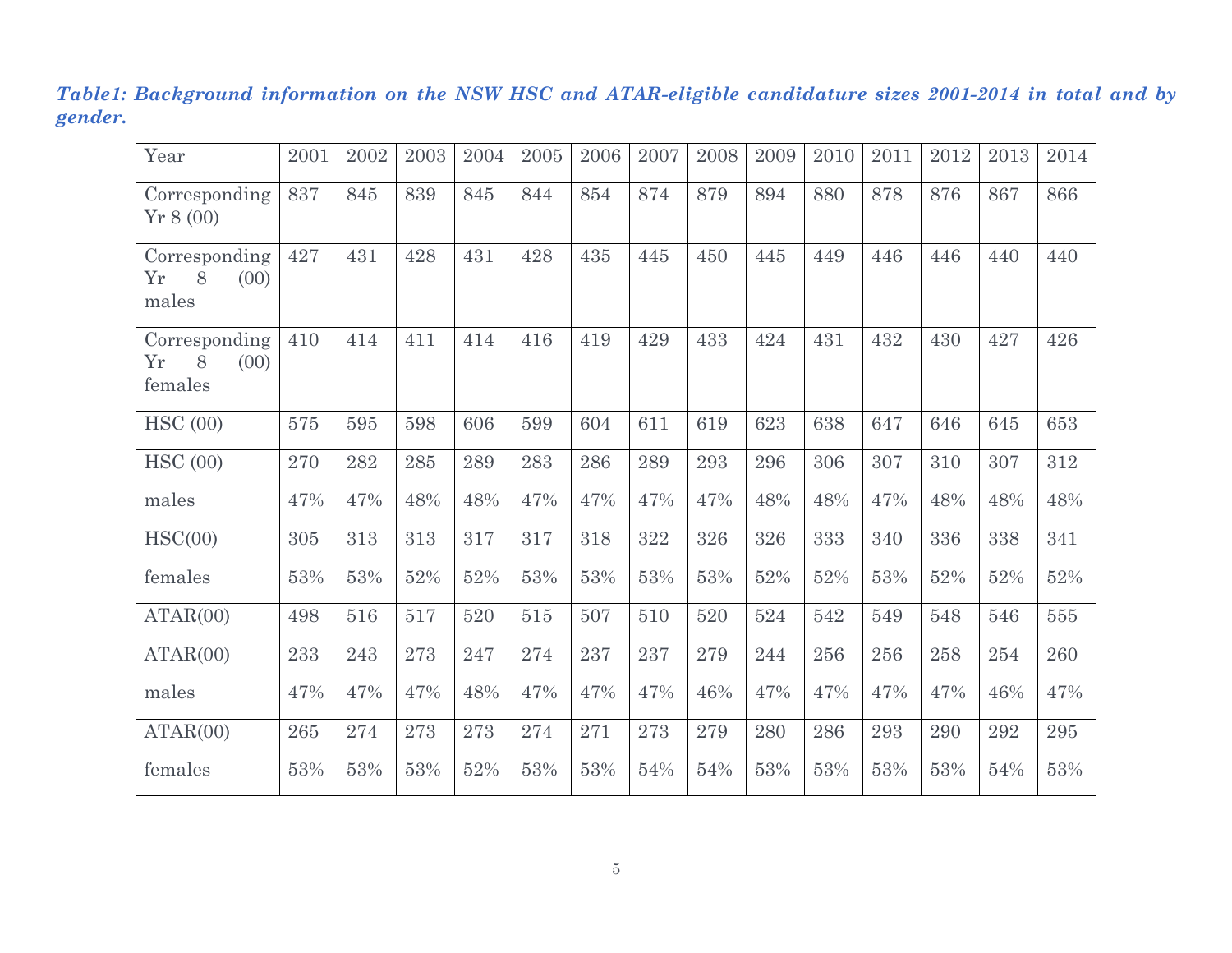| Year            | 2001    | 2002    | 2003 | 2004 | 2005 | 2006 | 2007    | 2008    | 2009 | 2010    | 2011 | 2012 | 2013 | 2014    |
|-----------------|---------|---------|------|------|------|------|---------|---------|------|---------|------|------|------|---------|
| Yr<br>8<br>(00) | 427     | 431     | 428  | 431  | 428  | 435  | 445     | 450     | 445  | 449     | 446  | 446  | 440  | 440     |
| Any             | 2652    | 2610    | 2681 | 2464 | 2354 | 2318 | 2290    | 2185    | 2006 | 2185    | 2038 | 2009 | 2008 | 2015    |
| one<br>science  | 6.2%    | $6.1\%$ | 6.3% | 5.7% | 5.5% | 5.3% | 5.1%    | 4.9%    | 4.5% | 4.9%    | 4.6% | 4.5% | 4.6% | 4.6%    |
| $\mathbf{B}$    | 917     | 792     | 744  | 680  | 668  | 664  | 683     | 614     | 567  | 626     | 593  | 602  | 576  | 587     |
|                 | 2.1%    | 1.8%    | 1.7% | 1.6% | 1.6% | 1.5% | 1.5%    | 1.4%    | 1.3% | 1.4%    | 1.3% | 1.3% | 1.3% | 1.3%    |
| $\mathcal{C}$   | 380     | 336     | 388  | 395  | 424  | 379  | 367     | 341     | 328  | 320     | 343  | 296  | 318  | 325     |
|                 | 0.8%    | $0.9\%$ | 0.9% | 0.9% | 1.1% | 0.9% | $0.8\%$ | $0.8\%$ | 0.7% | $0.7\%$ | 0.8% | 0.7% | 0.7% | $0.7\%$ |
| $\mathbf{P}$    | 1280    | 1399    | 1482 | 1318 | 1203 | 1230 | 1205    | 1171    | 1070 | 1183    | 1063 | 1081 | 1081 | 1060    |
|                 | $3.0\%$ | $3.2\%$ | 3.5% | 3.1% | 3.1% | 2.8% | 2.7%    | 2.6%    | 2.4% | 2.6%    | 2.4% | 2.4% | 2.5% | 2.4%    |

*Table 2: NSW HSC maths and science subject combination data 2001-2014 for males who chose an Intermediate mathematics course for their HSC and exactly one of the subjects biology, chemistry or physics.*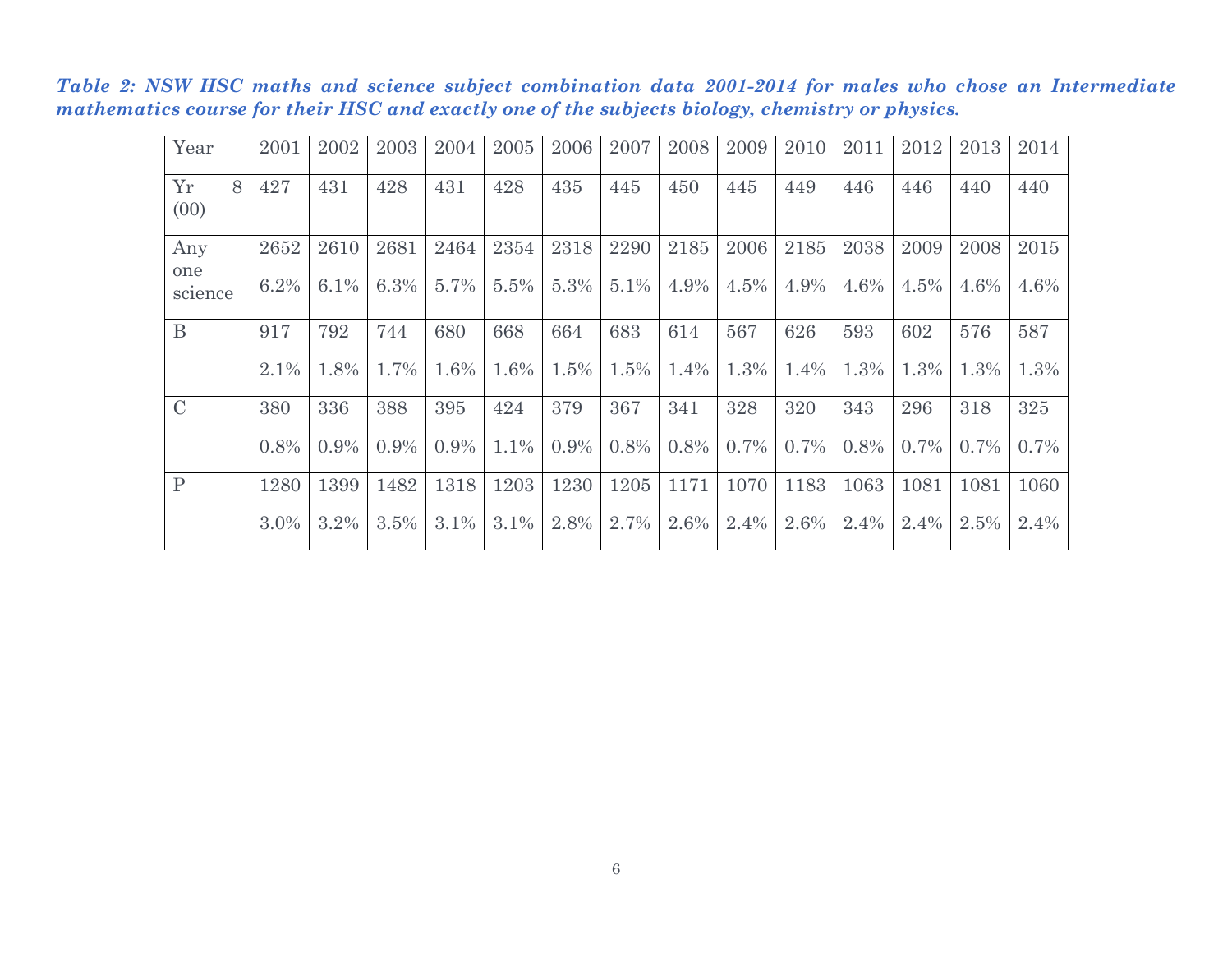#### *Table 3: NSW HSC maths and science subject combination data 2001-2011 for females who chose an Intermediate mathematics course for their HSC and exactly one of the subjects biology, chemistry or physics.*

| Year                  | 2001    | 2002 | 2003 | 2004    | 2005    | 2006 | 2007    | 2008 | 2009    | 2010 | 2011 | 2012    | 2013    | 2014    |
|-----------------------|---------|------|------|---------|---------|------|---------|------|---------|------|------|---------|---------|---------|
| Year8(00)             | 410     | 414  | 411  | 414     | 416     | 419  | 429     | 433  | 424     | 431  | 432  | 430     | 427     | 426     |
| Any<br>one<br>science | 2751    | 2563 | 2393 | 2234    | 2229    | 2060 | 2015    | 1898 | 1881    | 1793 | 1758 | 1777    | 1693    | 1812    |
|                       | $6.7\%$ | 6.2% | 5.8% | 5.4%    | 5.4%    | 4.9% | 4.7%    | 4.4% | 4.4%    | 4.2% | 4.1% | 4.1%    | $4.0\%$ | 4.2%    |
| $\mathbf{B}$          | 1953    | 1693 | 1586 | 1454    | 1475    | 1323 | 1321    | 1236 | 1215    | 1168 | 1158 | 1159    | 1108    | 1216    |
|                       | 4.8%    | 4.1% | 3.9% | 3.5%    | 3.5%    | 3.2% | 3.1%    | 2.9% | 2.9%    | 2.7% | 2.7% | 2.7%    | 2.6%    | 2.9%    |
| $\mathcal{C}$         | 496     | 539  | 449  | 462     | 477     | 480  | 440     | 413  | 406     | 369  | 384  | 384     | 364     | 388     |
|                       | 1.2%    | 1.3% | 1.1% | 1.1%    | $1.1\%$ | 1.1% | $1.0\%$ | 1.0% | $1.0\%$ | 0.9% | 0.9% | $0.9\%$ | $0.9\%$ | $0.9\%$ |
| $\mathbf{P}$          | 216     | 256  | 275  | 257     | 242     | 208  | 221     | 215  | 218     | 205  | 194  | 186     | 200     | 170     |
|                       | $0.5\%$ | 0.6% | 0.7% | $0.6\%$ | $0.6\%$ | 0.5% | 0.5%    | 0.5% | $0.5\%$ | 0.5% | 0.4% | $0.4\%$ | $0.5\%$ | 0.4%    |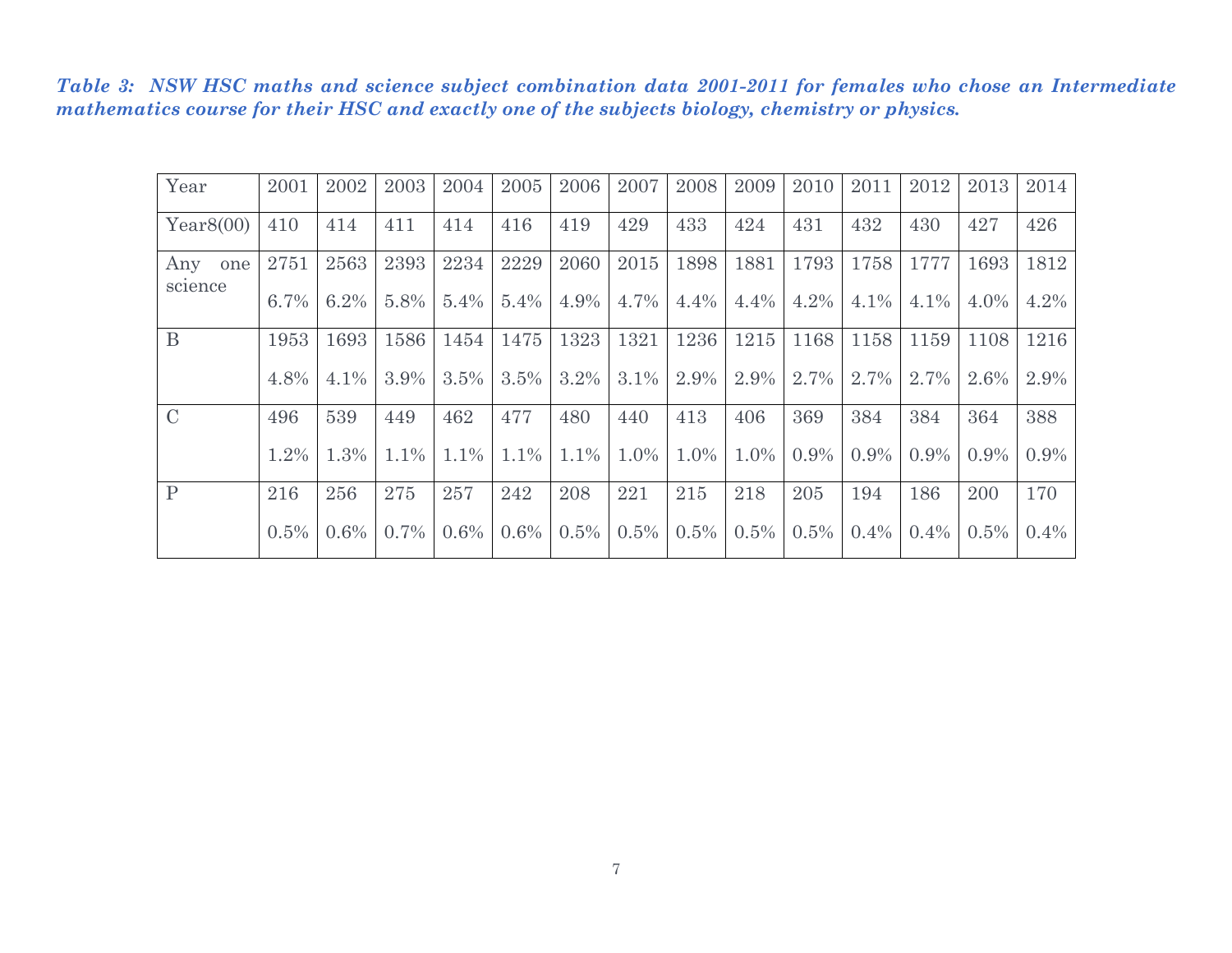#### *Table 4: NSW HSC maths and science subject combination data 2001-2014 for males who chose an Advanced mathematics course for their HSC and exactly one of the subjects biology, chemistry or physics.*

| Year                  | 2001 | 2002 | 2003 | 2004    | 2005    | 2006 | 2007 | 2008 | 2009    | 2010 | 2011 | 2012 | 2013    | 2014    |
|-----------------------|------|------|------|---------|---------|------|------|------|---------|------|------|------|---------|---------|
| Year8(00)             | 427  | 431  | 428  | 431     | 428     | 435  | 445  | 450  | 445     | 449  | 446  | 446  | 440     | 440     |
| Any<br>one<br>science | 1965 | 2147 | 2089 | 2108    | 1949    | 1770 | 1686 | 1691 | 1682    | 1823 | 1649 | 1738 | 1775    | 1794    |
|                       | 4.6% | 5.0% | 4.9% | 4.9%    | 4.6%    | 4.1% | 3.8% | 3.8% | 3.8%    | 4.1% | 3.7% | 3.9% | 4.0%    | 4.1%    |
| B                     | 128  | 137  | 120  | 151     | 151     | 146  | 123  | 134  | 122     | 143  | 144  | 158  | 168     | 166     |
|                       | 0.3% | 0.3% | 0.3% | 0.4%    | $0.4\%$ | 0.3% | 0.3% | 0.3% | $0.3\%$ | 0.3% | 0.3% | 0.4% | $0.4\%$ | $0.4\%$ |
| $\mathcal{C}$         | 343  | 375  | 396  | 405     | 478     | 458  | 437  | 442  | 414     | 414  | 407  | 424  | 414     | 404     |
|                       | 0.8% | 0.9% | 0.9% | $0.9\%$ | $1.1\%$ | 1.1% | 1.0% | 1.0% | $0.9\%$ | 0.9% | 0.9% | 1.0% | $0.9\%$ | .9%     |
| $\mathbf{P}$          | 1483 | 1627 | 1565 | 1543    | 1317    | 1161 | 1119 | 1109 | 1136    | 1257 | 1094 | 1152 | 1188    | 1220    |
|                       | 3.5% | 3.8% | 3.7% | 3.6%    | 3.1%    | 2.7% | 2.5% | 2.5% | 2.6%    | 2.8% | 2.5% | 2.6% | 2.7%    | 2.8%    |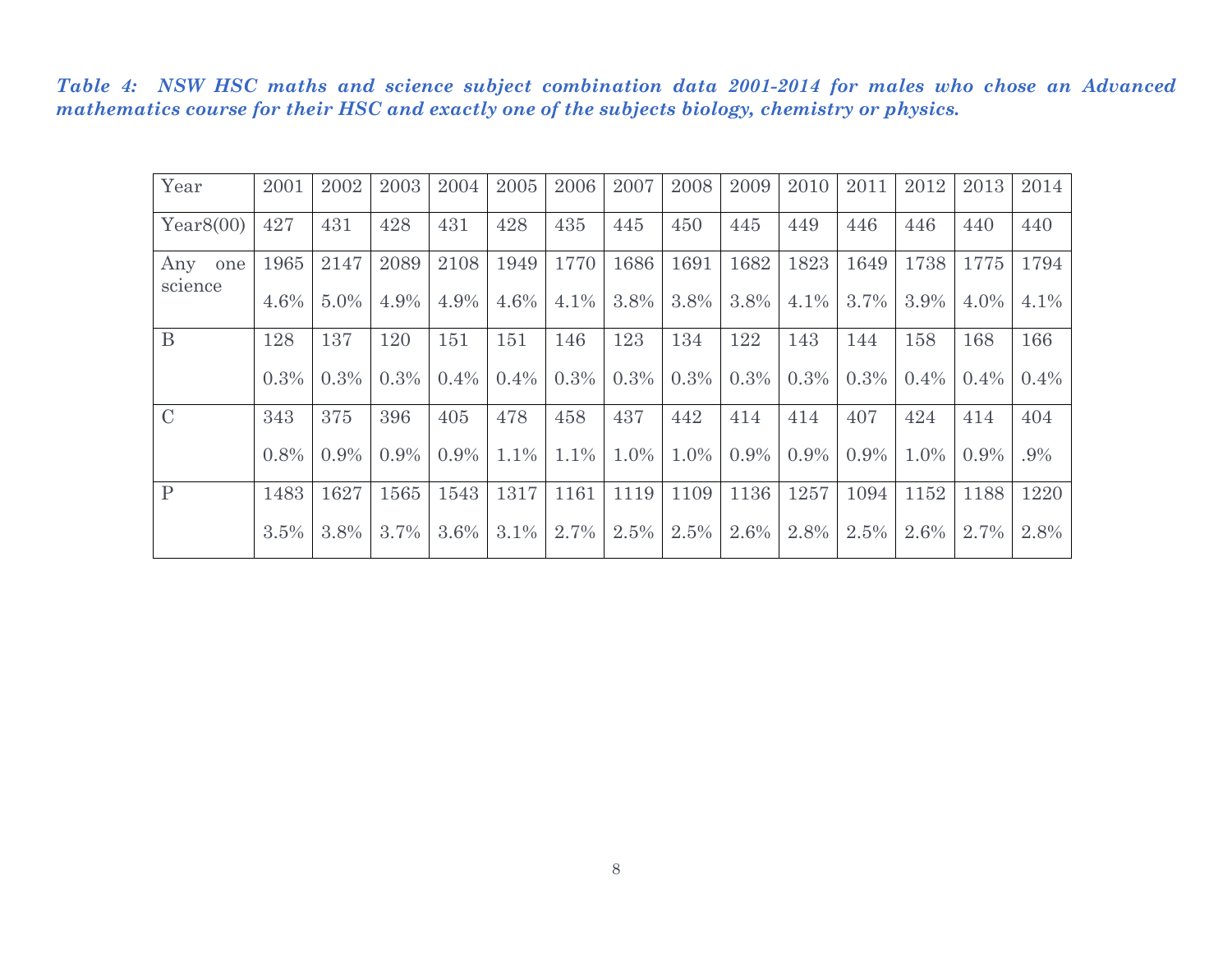*Table 5: NSW HSC maths and science subject combination data 2001-2014 for females who chose an Advanced mathematics course for their HSC and exactly one of the subjects biology, chemistry or physics.*

| Year                  | 2001    | 2002 | 2003 | 2004    | 2005    | 2006 | 2007 | 2008    | 2009    | 2010 | 2011 | 2012 | 2013    | 2014 |
|-----------------------|---------|------|------|---------|---------|------|------|---------|---------|------|------|------|---------|------|
| Year8(00)             | 410     | 414  | 411  | 414     | 416     | 419  | 429  | 433     | 424     | 431  | 432  | 430  | 427     | 426  |
| Any<br>one<br>science | 1221    | 1307 | 1408 | 1395    | 1419    | 1303 | 1238 | 1213    | 1273    | 1324 | 1227 | 1263 | 1249    | 1213 |
|                       | 3.0%    | 3.2% | 3.4% | 3.4%    | 3.4%    | 3.4% | 2.9% | 2.8%    | 3.0%    | 3.1% | 2.8% | 2.9% | 2.9%    | 2.8% |
| B                     | 296     | 306  | 316  | 314     | 281     | 314  | 320  | 305     | 306     | 308  | 304  | 311  | 318     | 308  |
|                       | $0.7\%$ | 0.7% | 0.8% | 0.8%    | 0.7%    | 0.7% | 0.7% | 0.7%    | $0.7\%$ | 0.7% | 0.7% | 0.7% | $0.7\%$ | 0.7% |
| $\mathcal{C}$         | 534     | 576  | 586  | 609     | 706     | 643  | 594  | 604     | 585     | 643  | 611  | 658  | 666     | 613  |
|                       | 1.3%    | 1.4% | 1.4% | 1.5%    | 1.7%    | 1.5% | 1.4% | 1.4%    | 1.4%    | 1.5% | 1.4% | 1.5% | 1.6%    | 1.4% |
| $\mathbf{P}$          | 392     | 412  | 492  | 463     | 423     | 342  | 321  | 296     | 373     | 367  | 306  | 290  | 256     | 288  |
|                       | 1.0%    | 1.0% | 1.2% | $1.1\%$ | $1.0\%$ | 0.8% | 0.7% | $0.7\%$ | $0.9\%$ | 0.9% | 0.7% | 0.7% | $0.6\%$ | 0.7% |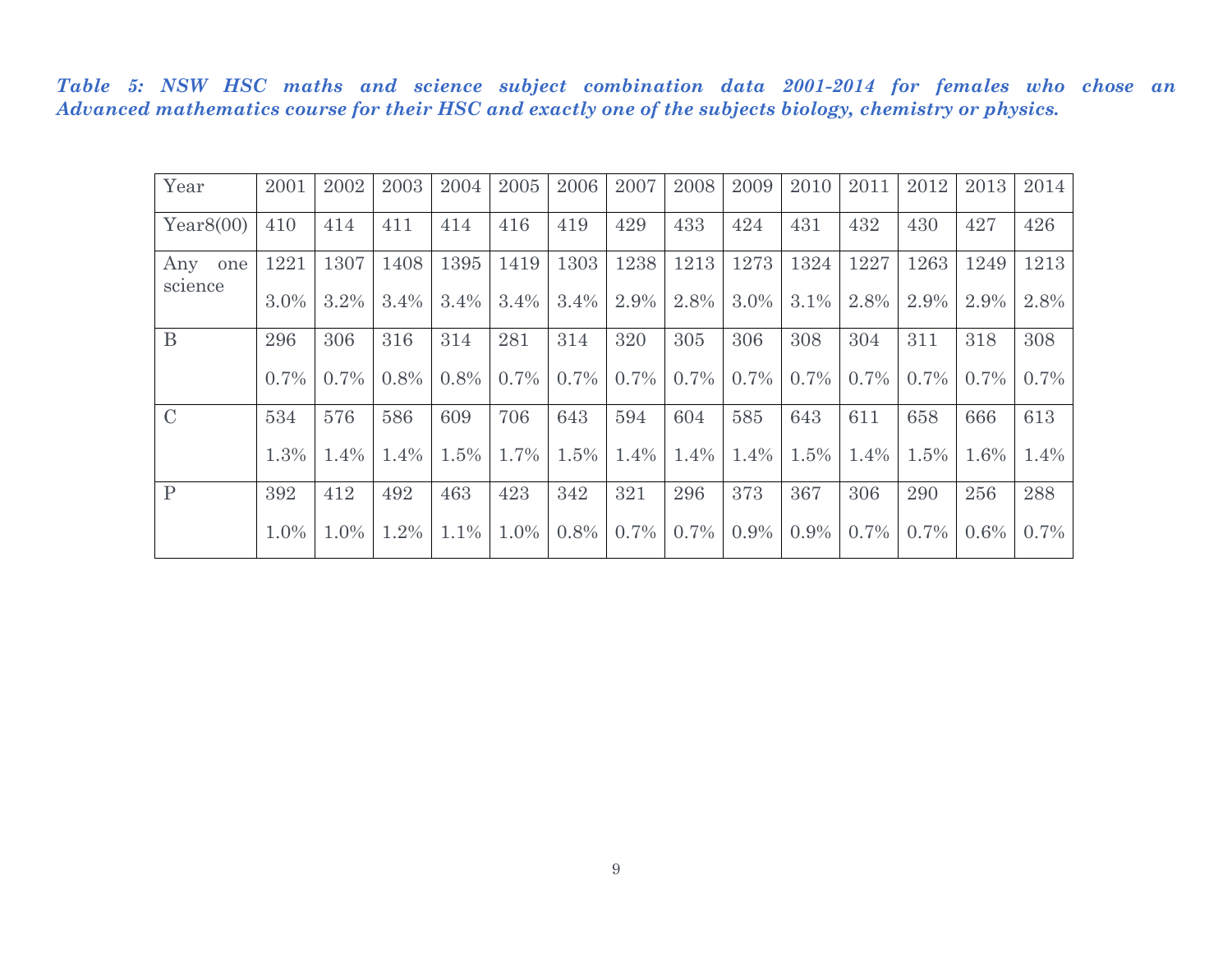*Table 6: NSW HSC maths and science subject combination data 2001-2014 for males who chose an Advanced mathematics course for their HSC and at least two science subjects.* 

| Year                                | 2001         | 2002         | 2003         | 2004            | 2005            | 2006         | 2007         | 2008         | 2009         | 2010         | 2011         | 2012            | 2013         | 2014         |
|-------------------------------------|--------------|--------------|--------------|-----------------|-----------------|--------------|--------------|--------------|--------------|--------------|--------------|-----------------|--------------|--------------|
| Yr<br>8<br>(00)                     | 427          | 431          | 428          | 431             | 428             | 435          | 445          | 450          | 445          | 449          | 446          | 446             | 440          | 440          |
| $\overline{2}$<br><b>or</b><br>more | 2386<br>5.6% | 2294<br>5.3% | 2358<br>5.5% | 2629<br>$6.1\%$ | 2460<br>$5.7\%$ | 2516<br>5.8% | 2453<br>5.5% | 2462<br>5.5% | 2382<br>5.4% | 2632<br>5.9% | 2776<br>6.2% | 2777<br>$6.2\%$ | 2723<br>6.2% | 2884<br>6.6% |
| $C+P$                               | 2009         | 1899         | 1957         | 2099            | 1924            | 1877         | 1802         | 1738         | 1683         | 1899         | 1969         | 2022            | 1908         | 2063         |
|                                     | 4.7%         | 4.4%         | 4.6%         | 4.9%            | 4.5%            | 4.3%         | 4.0%         | 3.9%         | 3.8%         | 4.2%         | 4.4%         | 4.5%            | 4.3%         | 4.7%         |
| $B+C+P$                             | 105          | 145          | 150          | 219             | 215             | 251          | 262          | 321          | 279          | 282          | 333          | 307             | 289          | 316          |
|                                     | 0.2%         | 0.3%         | 0.3%         | 0.5%            | 0.5%            | 0.6%         | 0.6%         | 0.7%         | 0.6%         | 0.6%         | 0.7%         | $0.7\%$         | 0.7%         | 0.7%         |
| $B+C$                               | 272          | 250          | 251          | 311             | 321             | 388          | 389          | 403          | 420          | 451          | 474          | 419             | 493          | 463          |
| or $P^*$                            | 0.6%         | 0.6%         | $0.6\%$      | $0.7\%$         | 0.7%            | 0.9%         | 0.9%         | 0.9%         | 0.9%         | 1.0%         | 1.1%         | $0.9\%$         | 1.1%         | $1.1\%$      |

Note \* One in three males chooses the Physics option here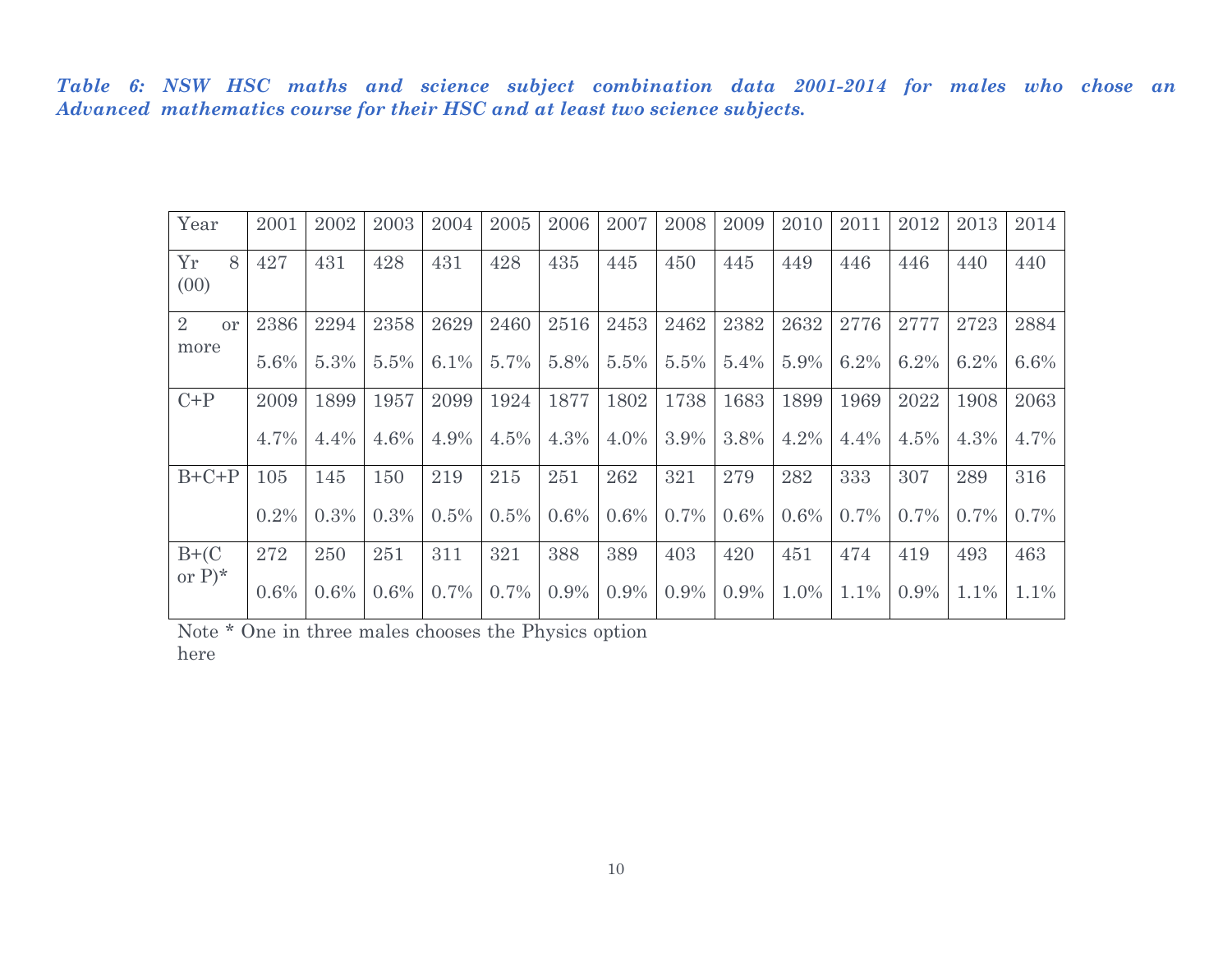*Table 7: NSW HSC maths and science subject combination data 2001-2011 for females who chose an Advanced mathematics course for their HSC and at least two science subjects.*

| Year                 | 2001 | 2002 | 2003 | 2004 | 2005 | 2006 | 2007 | 2008 | 2009    | 2010 | 2011 | 2012 | 2013    | 2014 |
|----------------------|------|------|------|------|------|------|------|------|---------|------|------|------|---------|------|
| Year8(00)            | 410  | 414  | 411  | 414  | 416  | 419  | 429  | 433  | 424     | 431  | 432  | 430  | 427     | 426  |
| 2 or more            | 1535 | 1511 | 1483 | 1688 | 1597 | 1615 | 1476 | 1464 | 1476    | 1488 | 1523 | 1527 | 1597    | 1535 |
|                      | 3.7% | 3.6% | 3.6% | 4.1% | 3.8% | 3.9% | 3.4% | 3.4% | 3.5%    | 3.5% | 3.5% | 3.6% | 3.7%    | 3.6% |
| $C + P$              | 951  | 890  | 841  | 970  | 869  | 778  | 706  | 641  | 698     | 645  | 656  | 665  | 634     | 628  |
|                      | 2.3% | 2.1% | 2.0% | 2.3% | 2.1% | 1.9% | 1.6% | 1.5% | 1.6%    | 1.5% | 1.5% | 1.5% | 1.5%    | 1.5% |
| $B+C+P$              | 129  | 121  | 155  | 170  | 177  | 189  | 202  | 181  | 182     | 168  | 196  | 190  | 207     | 168  |
|                      | 0.3% | 0.3% | 0.4% | 0.4% | 0.4% | 0.5% | 0.5% | 0.4% | 0.4%    | 0.4% | 0.5% | 0.4% | 0.5%    | 0.4% |
| $B+C$<br>or<br>$P^*$ | 455  | 500  | 487  | 548  | 551  | 648  | 568  | 642  | 596     | 675  | 671  | 650  | 729     | 722  |
|                      | 1.1% | 1.2% | 1.2% | 1.3% | 1.3% | 1.5% | 1.3% | 1.5% | $1.4\%$ | 1.5% | 1.6% | 1.5% | $1.7\%$ | 1.7% |

Note \* One in ten females chooses the Physics option here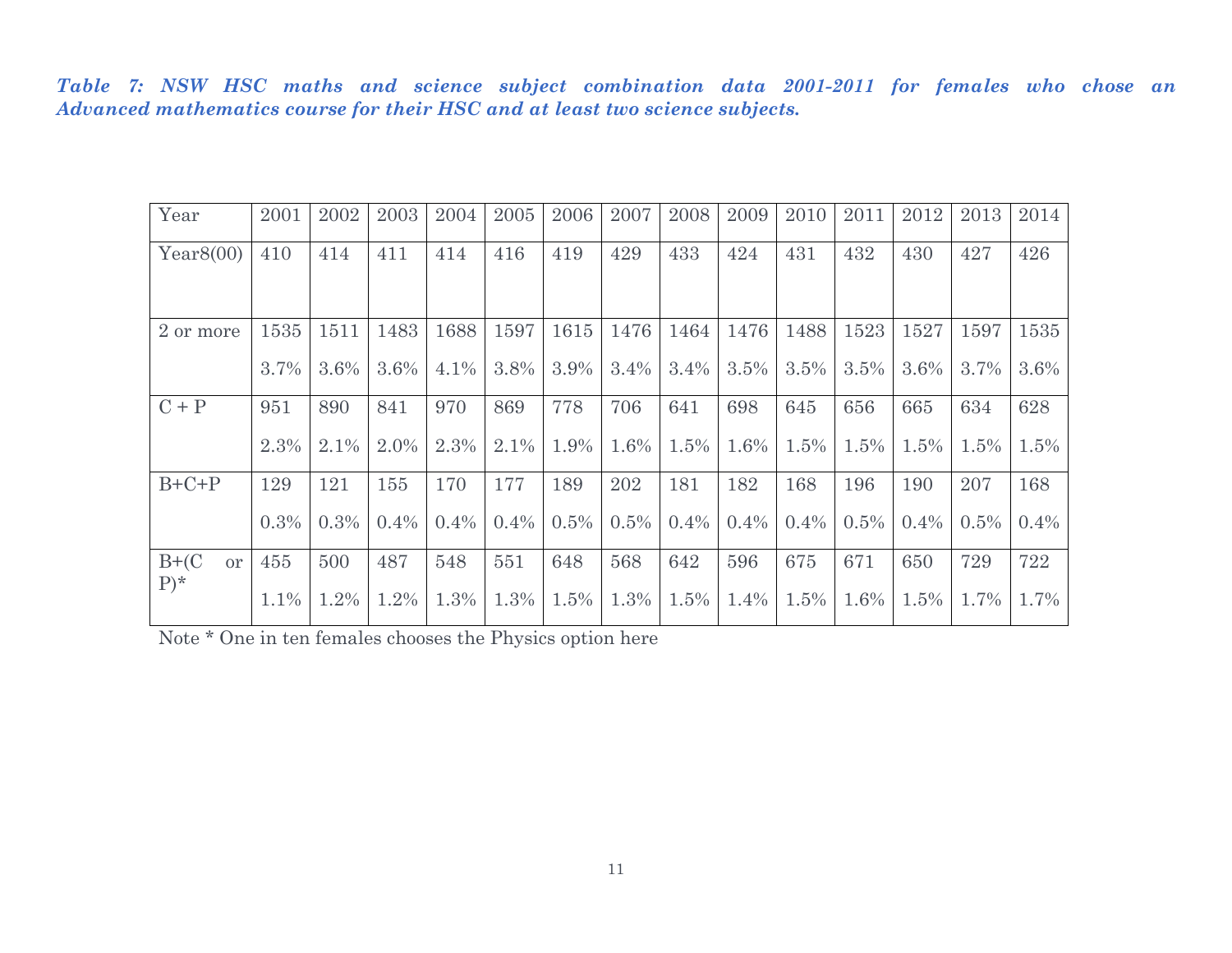*Table 8: NSW HSC maths and science subject combination data 2001-2011 for males who chose an Intermediate mathematics course for their HSC and at least two science subjects.*

| Year                 | 2001 | 2002 | 2003 | 2004 | 2005 | 2006 | 2007 | 2008 | 2009 | 2010 | 2011 | 2012 | 2013    | 2014    |
|----------------------|------|------|------|------|------|------|------|------|------|------|------|------|---------|---------|
| Year8(00)            | 427  | 431  | 428  | 431  | 428  | 435  | 445  | 450  | 445  | 449  | 446  | 446  | 440     | 440     |
| 2 or more            | 1396 | 1341 | 1446 | 1595 | 1553 | 1602 | 1684 | 1701 | 1649 | 1606 | 1817 | 1791 | 1716    | 1683    |
|                      | 3.3% | 3.1% | 3.4% | 3.7% | 3.6% | 3.7% | 3.8% | 3.8% | 3.7% | 3.6% | 4.1% | 4.0% | 3.9%    | 3.8%    |
| $C+P$                | 779  | 714  | 786  | 828  | 780  | 742  | 773  | 738  | 724  | 675  | 760  | 751  | 700     | 709     |
|                      | 1.8% | 1.7% | 1.8% | 1.9% | 1.8% | 1.7% | 1.7% | 1.6% | 1.6% | 1.5% | 1.7% | 1.7% | 1.6%    | 1.6%    |
| $B+C+P$              | 80   | 88   | 111  | 152  | 143  | 186  | 244  | 235  | 214  | 225  | 260  | 262  | 238     | 251     |
|                      | 0.2% | 0.2% | 0.3% | 0.4% | 0.3% | 0.4% | 0.5% | 0.5% | 0.5% | 0.5% | 0.6% | 0.6% | 0.4%    | $0.6\%$ |
| $B+C$<br>or<br>$P^*$ | 537  | 539  | 549  | 615  | 630  | 674  | 667  | 728  | 711  | 706  | 797  | 698  | 692     | 636     |
|                      | 1.3% | 1.3% | 1.3% | 1.4% | 1.5% | 1.5% | 1.5% | 1.6% | 1.6% | 1.6% | 1.8% | 1.6% | $1.6\%$ | 1.4%    |

Note\* One in three males chooses the Physics option here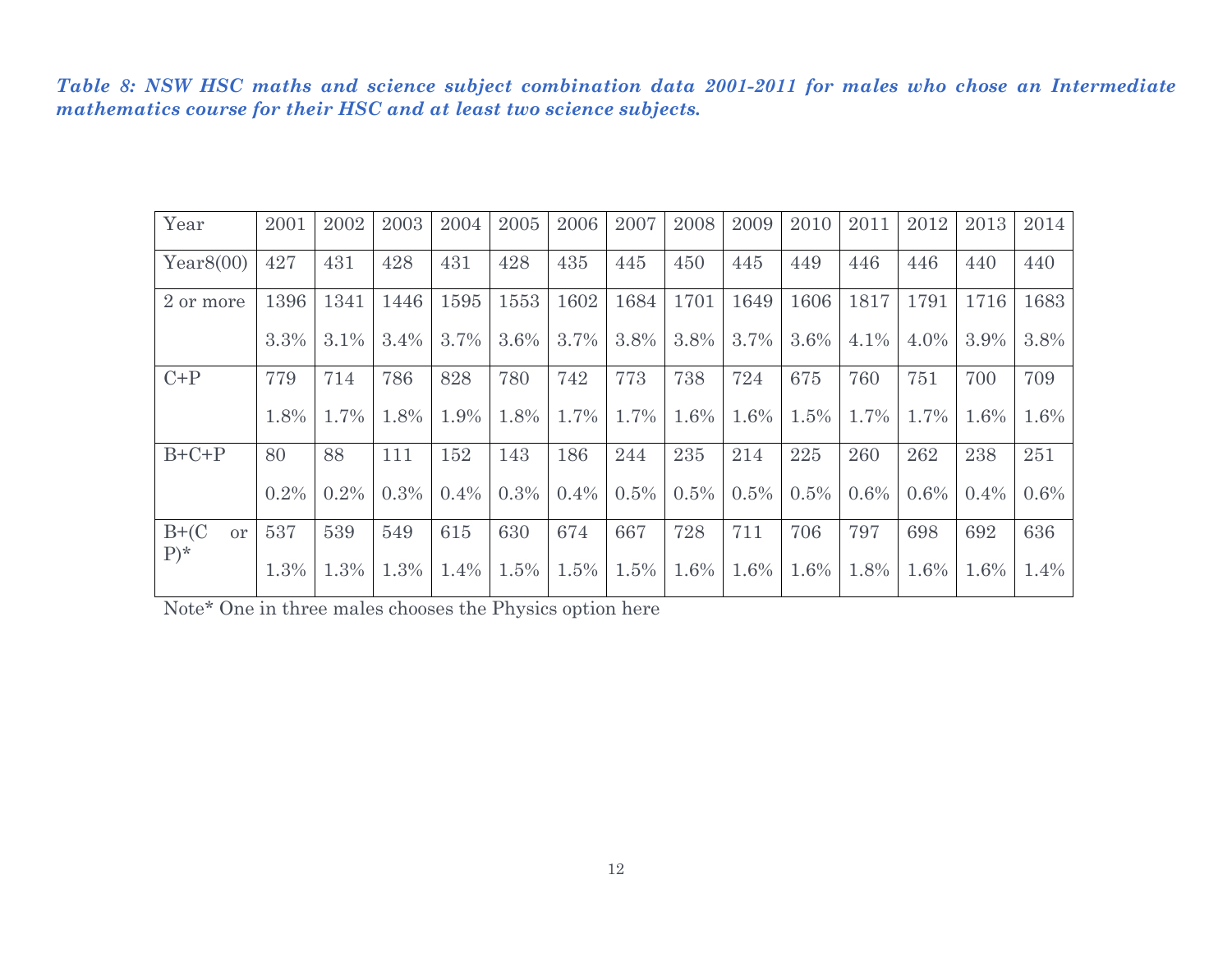*Table 9: NSW HSC maths and science subject combination data 2001-2011 for females who chose an Intermediate mathematics course for their HSC and at least two science subjects.* 

| Year                  | 2001 | 2002 | 2003 | 2004 | 2005    | 2006 | 2007 | 2008 | 2009 | 2010 | 2011 | 2012 | 2013 | 2014 |
|-----------------------|------|------|------|------|---------|------|------|------|------|------|------|------|------|------|
| Year $8(00)$          | 410  | 414  | 411  | 414  | 416     | 419  | 429  | 433  | 424  | 431  | 432  | 430  | 427  | 426  |
| 2 or more             | 1388 | 1305 | 1401 | 1409 | 1318    | 1365 | 1379 | 1336 | 1371 | 1332 | 1463 | 1442 | 1390 | 1450 |
|                       | 3.4% | 3.2% | 3.4% | 3.4% | 3.2%    | 3.3% | 3.2% | 3.1% | 3.2% | 3.1% | 3.4% | 3.4% | 3.3% | 3.4% |
| $C + P$               | 337  | 333  | 294  | 324  | 294     | 258  | 231  | 259  | 205  | 179  | 214  | 199  | 195  | 210  |
|                       | 0.8% | 0.8% | 0.7% | 0.8% | $0.7\%$ | 0.6% | 0.5% | 0.6% | 0.5% | 0.4% | 0.5% | 0.5% | 0.5% | 0.4% |
| $B+C+P$               | 108  | 86   | 113  | 139  | 131     | 133  | 150  | 160  | 178  | 166  | 146  | 166  | 175  | 161  |
|                       | 0.3% | 0.2% | 0.3% | 0.3% | 0.3%    | 0.3% | 0.3% | 0.4% | 0.4% | 0.4% | 0.3% | 0.4% | 0.4% | 0.4% |
| $B+C$<br>or<br>$P)$ * | 943  | 986  | 994  | 946  | 893     | 974  | 998  | 917  | 988  | 987  | 1103 | 998  | 953  | 1005 |
|                       | 2.3% | 2.4% | 2.4% | 2.3% | 2.1%    | 2.3% | 2.3% | 2.1% | 2.3% | 2.3% | 2.6% | 2.3% | 2.2% | 2.4% |

Note \* One in ten females chooses the Physics option here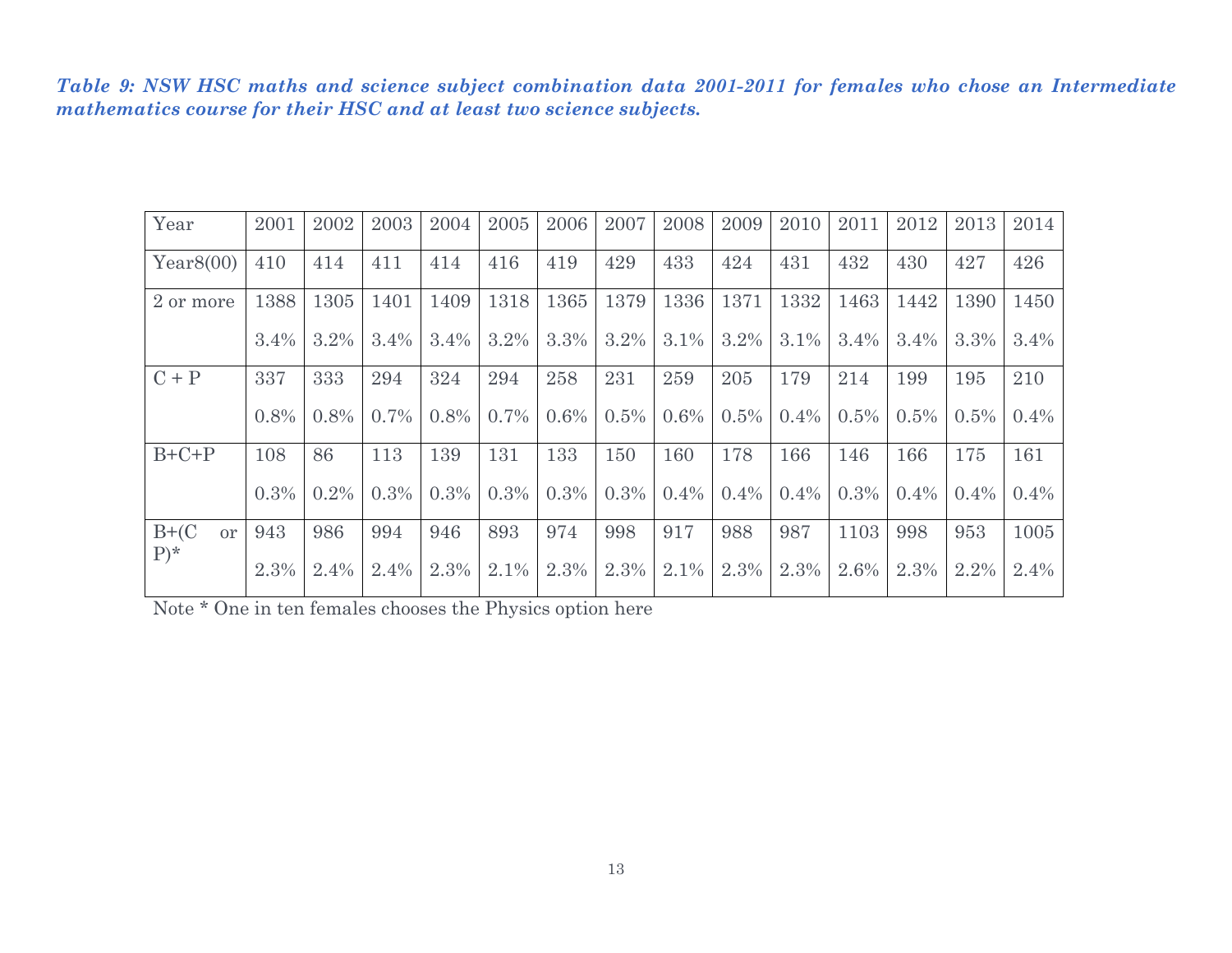# ANALYSIS OF THE DATA

# Trends in Mathematics and Science subject combinations

There is reasonable stability in the size of the Year 8 cohorts examined above although the HSC candidature has increased. This reflects increasing participation in upper secondary education over the fourteen year period. Since 2001 the proportion of Year 8 students going on to HSC has risen from 68.7% to 75.4% in 2014. This 6.7% increase in HSC participation rates might leave us to expect that there would be, if anything, an increase in the proportion of Year 8 students going on to study suitable math/science combinations.

In fact what is shown is that there have been small incremental, downward trend changes in almost every table. While these changes are indeed very small, examination of the total proportions in these maths and science combinations in both 2001 and 2014 suggests a substantial decline overall. This decline is evident only among girls. Boys' total parti**c**ipation in at least one maths and one science subject in 2001 was 19.7% and in 2014 19.0%; with no shift evident. Girls' total participation in 2001 was 16.8% and by 2014 this dropped to 14.1%. We have shown previously that this reduction of the number and proportion of students taking mathematics and science combinations is, for the most part, due to a decline in mathematics participation (Wilson & Mack, 2013). This decline in the proportion of female students going on to take maths and science for HSC occurred while the proportion of female students in Year 8 going on to complete the HSC increased by 5.6% (from 74.4% in 2001 to 80.0% in 2014).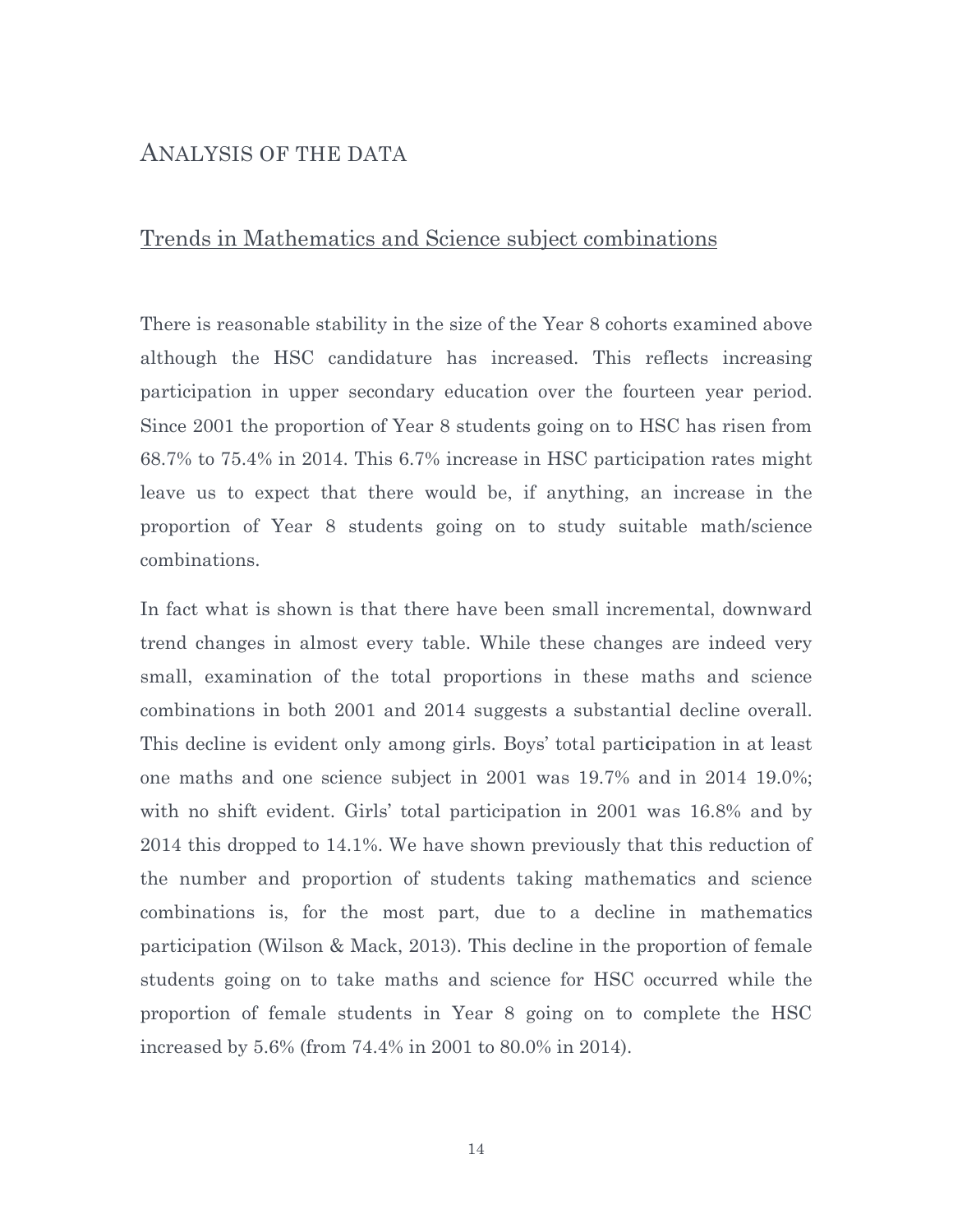The tables document a decrease in female participation in maths/science and an increasing gender disparity. Analysis of males appears less problematic – or does it? While the overall participation in HSC increased by 6.7% during this period, among males there was a greater increase. The proportion of males undertaking the HSC in 2001 was 63.2%, which rose to 70.9% in 2014 – a 7.7% increase. With more male students are going on to HSC study we might expect more to go on to maths/science study. This is not the case. Thus it can be argued that the male participation figures are also disappointing. It appears that, among both female and male increases in upper secondary education, growth in participation did not extend to maths and science study.

# Proportions of students with no mathematics and no science for HSC

The data presented so far do not consider whether or not the proportions of HSC students presenting no mathematics, no science, or indeed neither mathematics nor science have altered significantly over the period 2001- 2014. Since the annual HSC Scaling reports published by the NSW Universities Admission Centre on behalf of the NSWV-CC also do not report these proportions, they are presented below for the ATAR-eligible cohort, which is of most interest to the university sector.

Table 10 shows the proportions of ATAR-eligible students taking no math or science courses for HSC. There has been relative stability in the percentages reported over the period 2009-2014 and so the relevant data is given for the years 2001, 2009 and 2014 only. Additional detail on these trends is evident in graphs showing the annual proportions not participating in mathematics or science study (See Figures 1 and 2).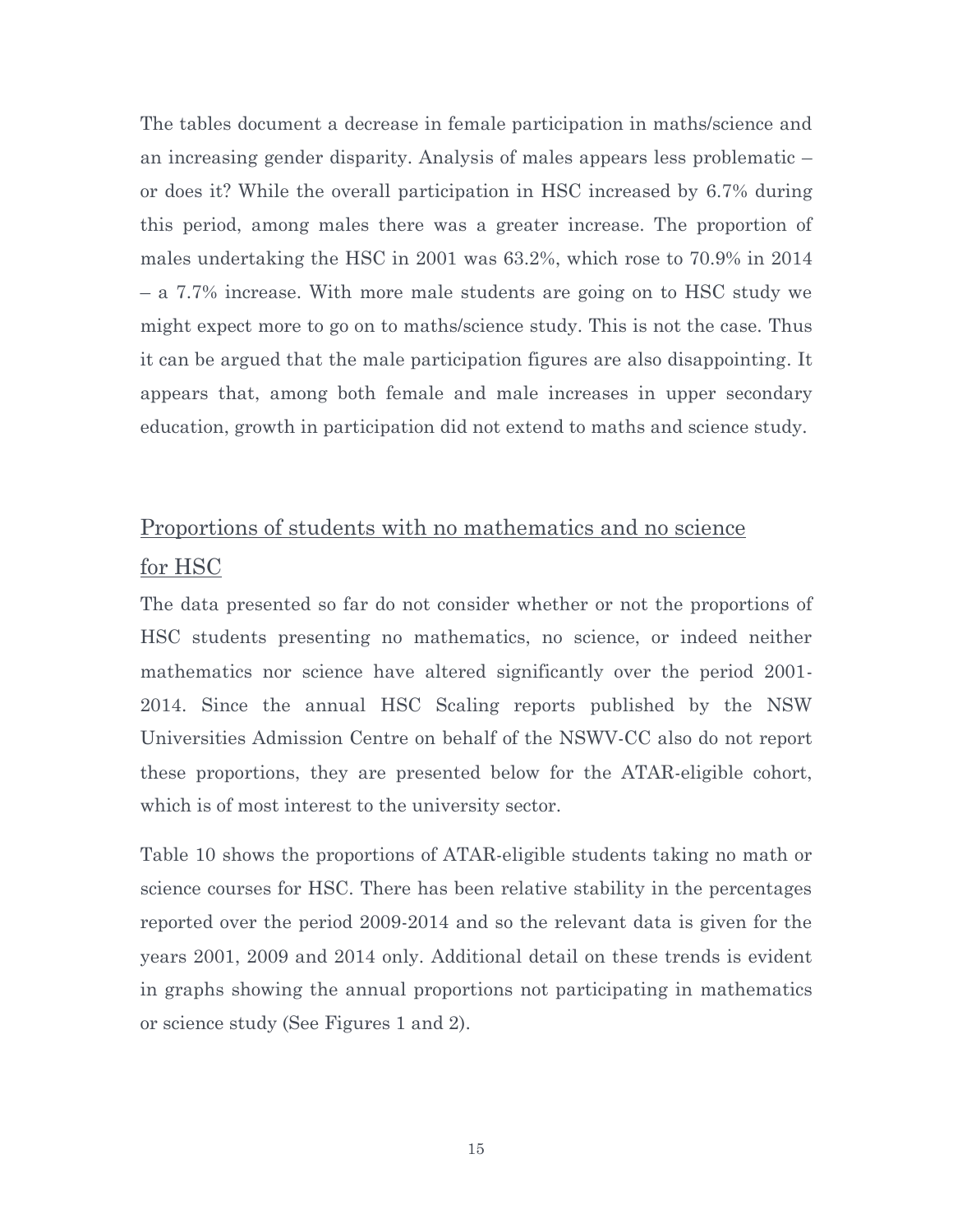*Table 10: Proportion of ATAR eligible students studying HSC without maths, without science and with neither maths nor science in 2001, 2009, 2014.*

|                        | 2001           | $\,2009\,$                  | 2014      |
|------------------------|----------------|-----------------------------|-----------|
|                        | M F            | $\mathbf{F}$<br>$\mathbf M$ | M F       |
| No maths               | 3.1 7.5        | 9.9 21.5                    | 9.3 21.4  |
| No science             | 42.6 50.5      | 41.7 50.6                   | 38.4 49.3 |
| No maths or<br>science | $2.1\quad 5.4$ | 6.4 14.5                    | 5.9 14.6  |

Note the particularly large increases, between 2001 and 2009, in the percentages of both males and females presenting with no mathematics courses at all; and the huge percentages of both males and females who have presented no science courses at all since the introduction of the new HSC in 2001. It should be noted that, prior to the introduction of the new HSC in 2001, for at least a decade before, over 98% of HSC students presented at least one maths subject for their HSC.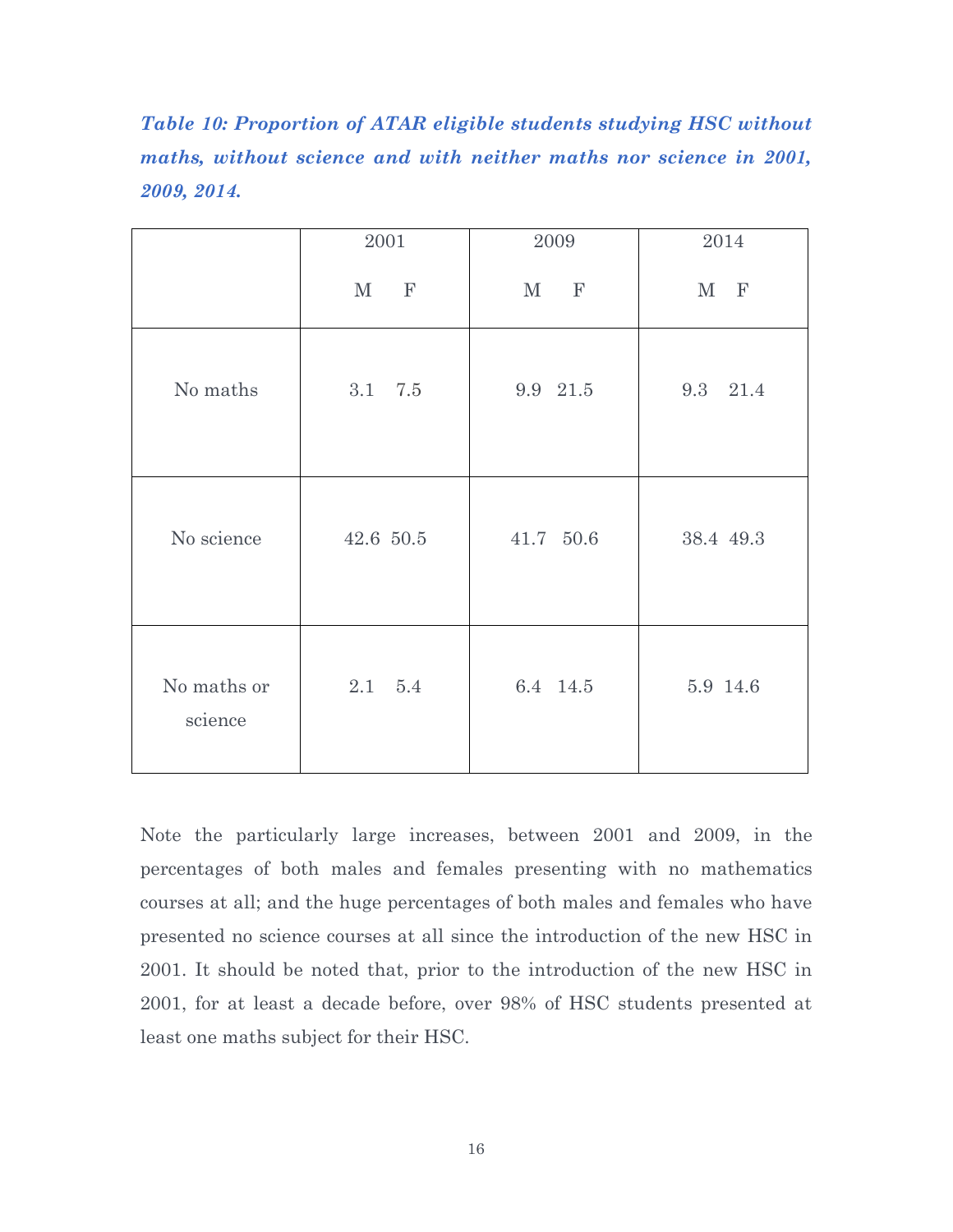While the proportion of students studying no science course before 2001 is not available; it is clear is that ATAR eligible students' science participation was substantially higher in 1991 (Biology 35%, Chemistry 26%, Physics 24%) than in 2014 (Biology 30%, Chemistry 20%, Physics 17%). Participation in sciences was much higher in 1991 and declined steeply until 2002/2003. In biology, for example 35% of ATAR eligible students participated in 1991, this fell to a low of 23% in 2002/2003 and then recovered slowly to around 30% in 2014. In physics and chemistry the post-1991 decline was similar; however since 2006 participation has been static in these subjects at around 17% and 19% respectively.

The recent increases in the percentages for those presenting with neither mathematics nor science is essentially a consequence of the increases in those with no mathematics. Although it is clear that since 2001 a substantial proportion of ATAR eligible students do not take any science courses, these figures are relatively stable over the period and even show some indications of declines.

From the 2001 to 2014 data we can observe steep downward trends in maths participation. Among the ATAR-eligible NSW HSC cohort 5.4% chose to study no mathematics for their HSC in 2001. By 2009, this figure had risen steadily to just over 16%, two-thirds of whom were females. In fact, 21.5% (6,316) of the ATAR-eligible females completing their 2009 NSW HSC did not include any mathematics course in their HSC subjects; against a figure of 7.5% (1,982) in 2001 (the respective data for boys is 9.8% (2,505) in 2009 as against 3.1% (719) in 2001).

Among the broader HSC cohort, 9.5% presented no mathematics course for their HSC in 2001; one-third of these were male and two-thirds female. In 2011, this figure was 21.8%, with the same ratio of male to female students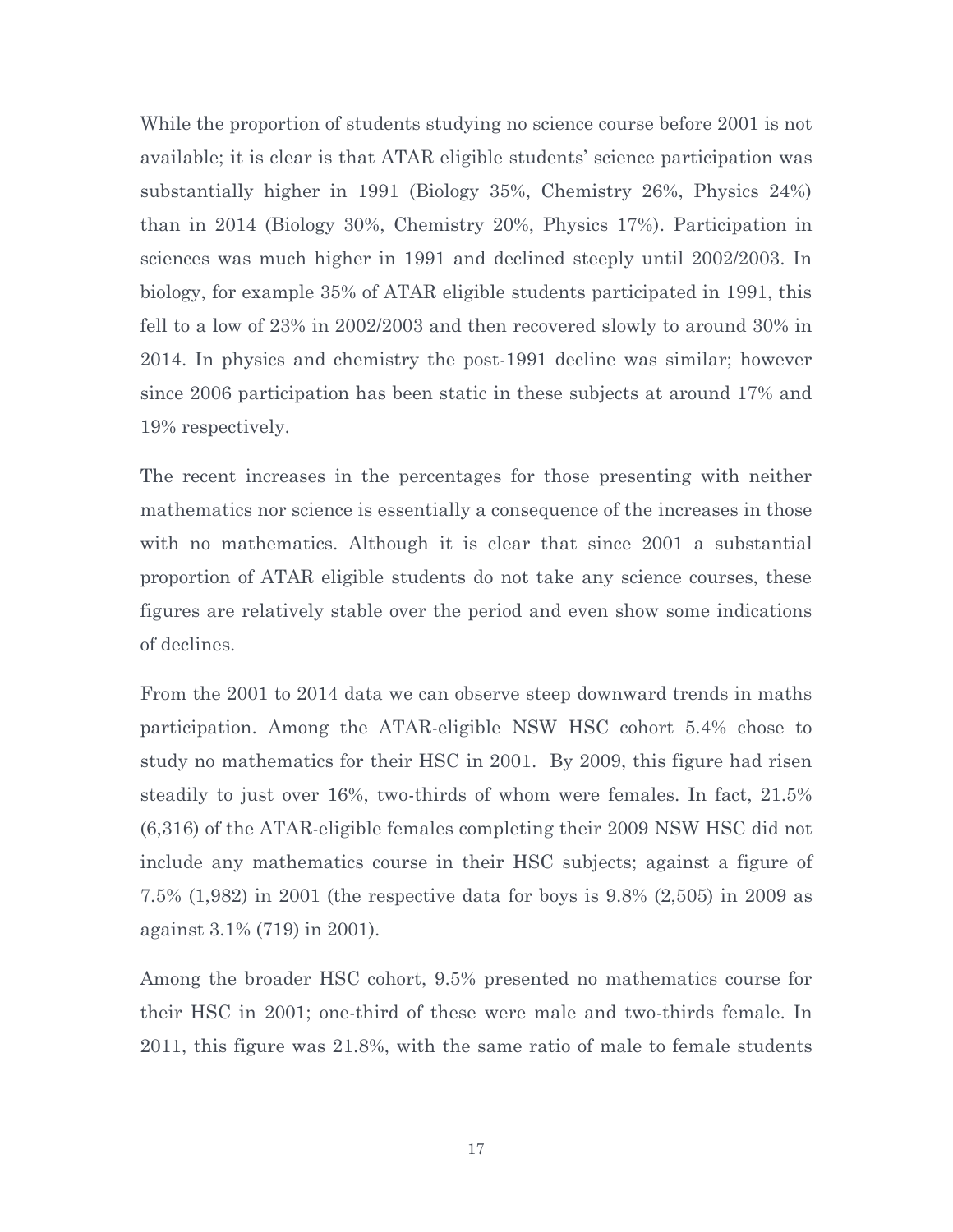and by 2014 this had risen further to 23.4% (29% of females and 18% of males).

When this data is combined with the fact that some 50% of both males and females have been electing to take the Elementary non-calculus-based (General) mathematics course for the HSC throughout this period, then it is clear that some 50% of the entire HSC cohort is now ill-prepared to understand any argument presented to them that depends on an understanding of rates of change in scientific data.

Parallel to the shift toward Elementary (General) mathematics since 2001, there has been a decline in the numbers of ATAR-eligible students electing to study Intermediate (2unit) Mathematics, from about 30% to 20%, a smaller decline for Advanced Extension 1 (12% to 10%) and a small increase in Extension 2 (5.2% to 6.3%).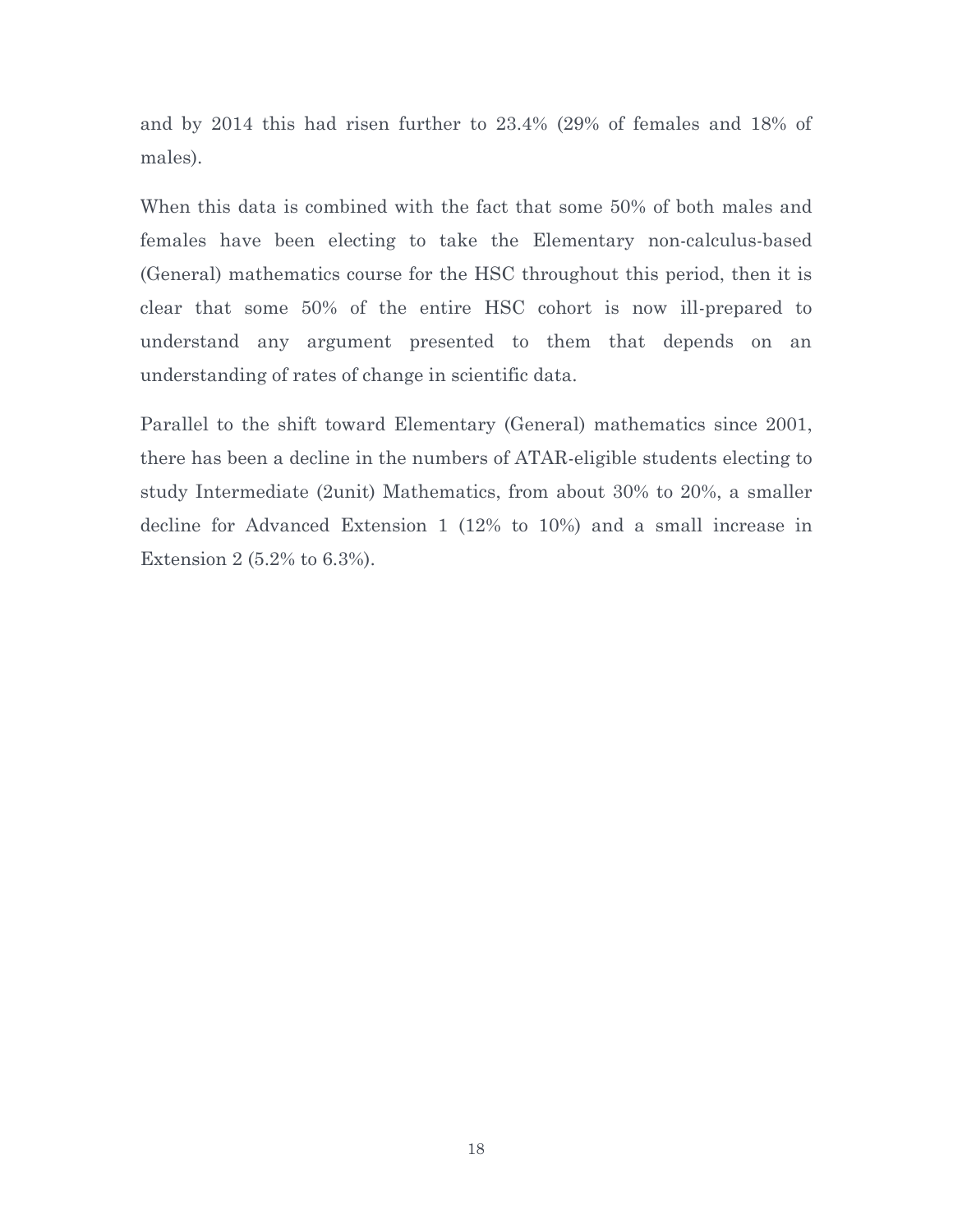

*Figure 1: Proportions of ATAR eligible cohorts with no maths, no science and both no maths and no science 2001- 2014*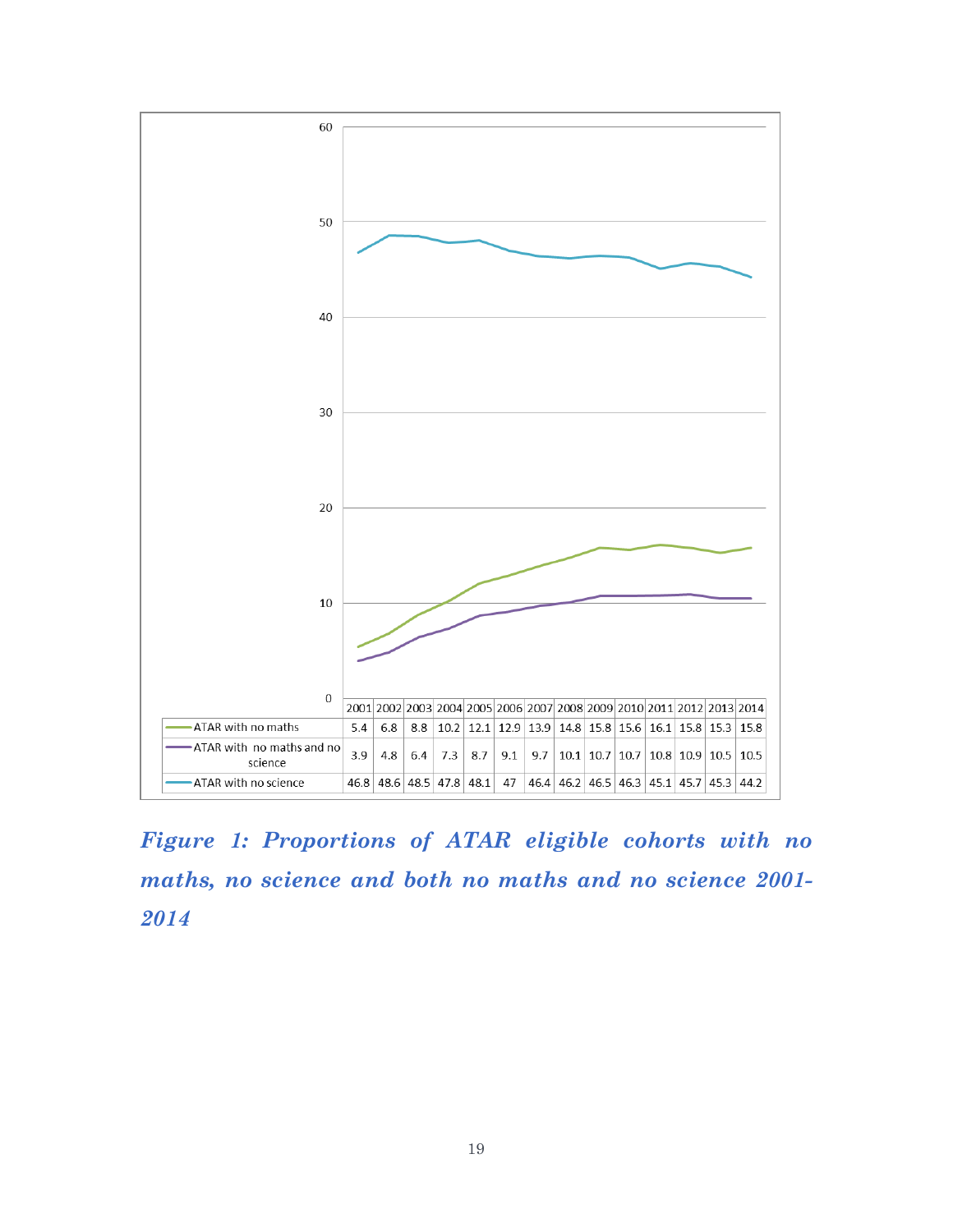

*Figure 2: Gender proportions of ATAR eligible cohorts with no maths, no science and both no maths and no science 2001- 2014*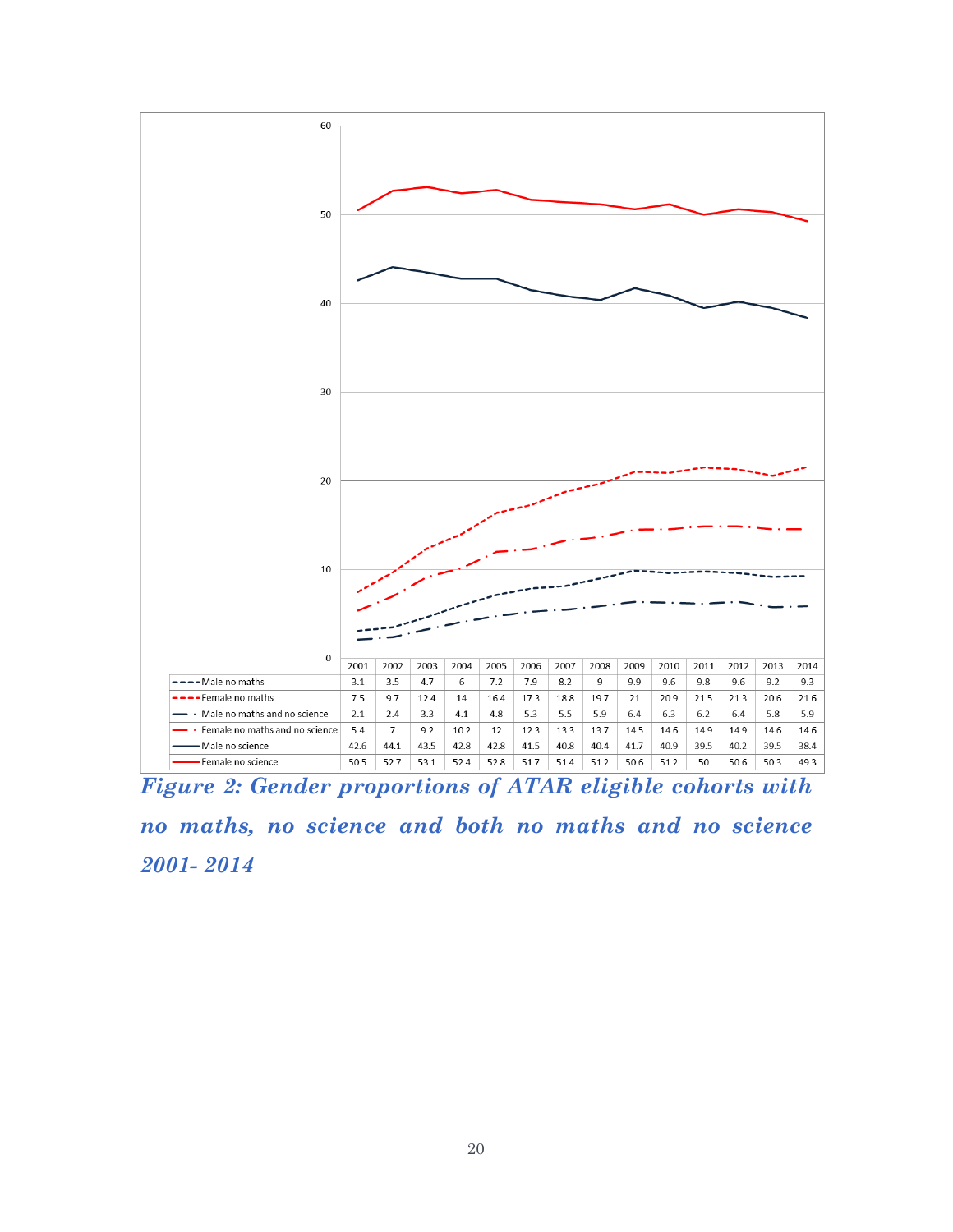#### **Conclusion**

 $\overline{a}$ 

This report finds the **disturbing trends outlined in the previous report are still evident** in data since 2011, in that there are low levels of maths and science participation among HSC and ATAR groups, especially among girls. While **science participation is low**, with less than half the HSC cohort taking a science subject, it has been **fairly stable** since the introduction of the new HSC in 2001. Indeed some slow growth in the proportions for biology is discernible. Declines in mathematics and science combinations of study are due to declines in mathematics enrolments at the Intermediate (2 unit) and Advanced (Extension) levels.

In 2013, The Mathematical Association of NSW (MANSW) carried out an online survey of NSW secondary mathematics teachers3. A particular finding, of relevance to this report, is quoted below:

" Although the number of students completing Extension 1 and 2 has changed little, the MANSW survey results indicate that teachers are concerned that the number of students completing Mathematics (2 Unit) without Extension has fallen by 18% since 2001. The teachers surveyed believe that many capable students are now choosing to undertake the General Mathematics course rather than Mathematics (2 Unit) to maximise their ATAR contribution, in part by allowing them more time to work on all their other courses. Other comments related to what the teachers perceived as excessively difficult 2 Unit HSC examinations and the demanding workload, which has a negative impact on student performance in other subjects."

The non-calculus based General Mathematics course for the HSC has, for many years, been the most popular mathematics course option for HSC

<sup>3</sup> This may be found online at http://www.mansw.nsw.edu.au/resources/publicresources/2013-secondary-mathematics-teacher-survey-report